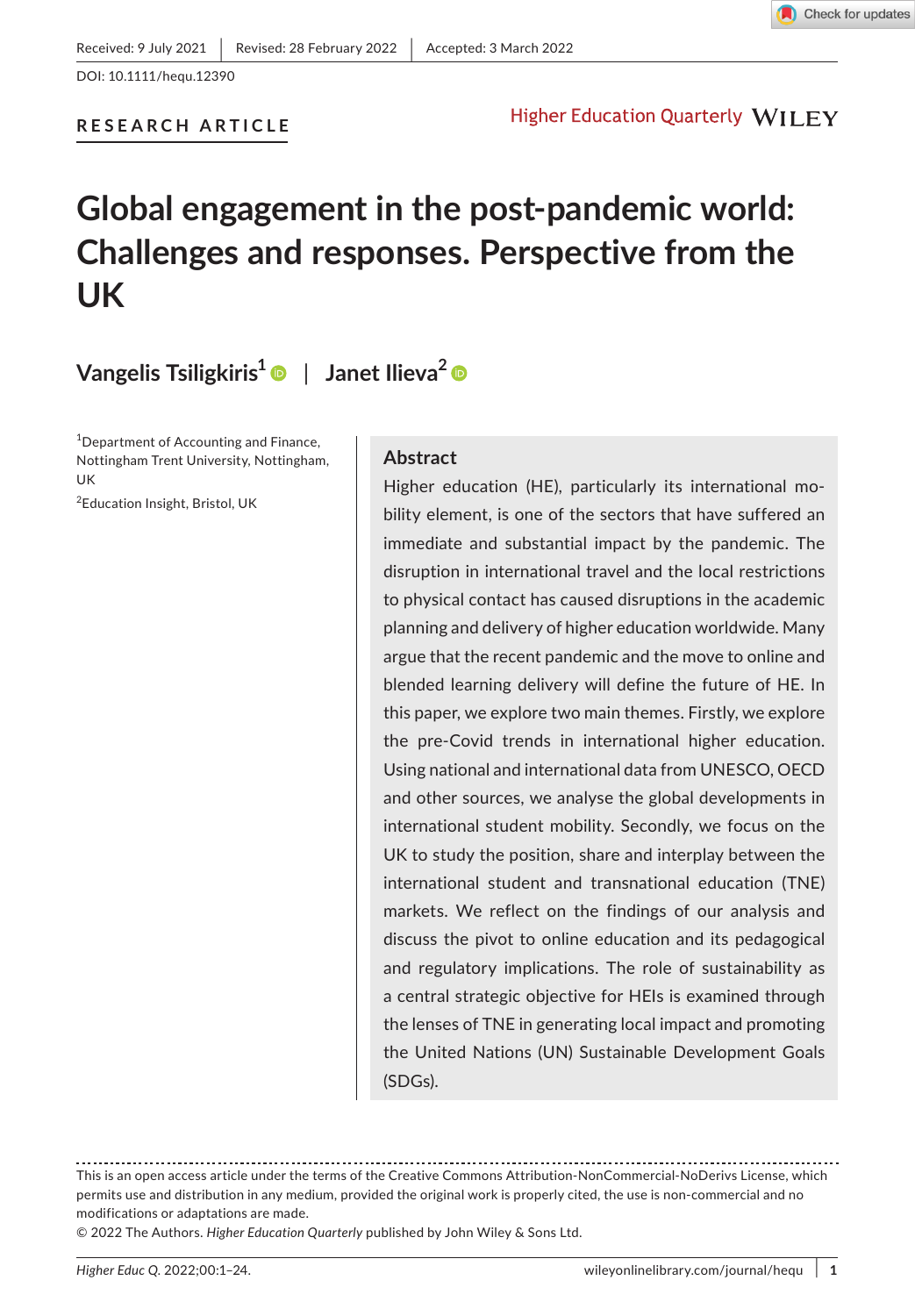#### **KEYWORDS**

transnational education, global engagement, sustainability, international student mobility, online and distance education, SDGs

Η ανώτατη εκπαίδευση και ιδιαίτερα το συστατικό της διεθνούς κινητικότητας, είναι ένας από τους κλάδους πουυπέστησαν ένα άμεσο και σημαντικό αντίκτυπο από την πανδημία. Η διακοπή των διεθνών μετακινήσεων και οι τοπικοίπεριορισμοί των κατα πρόσωπο επαφών προκάλεσαν σημαντικά εμπόδια στον ακαδημαϊκό σχεδιασμό και την υλοποίησητης ανώτατης εκπαίδευσης σε παγκόσμιο επίπεδο. Πολλοί υποστηρίζουν ότι η πρόσφατη πανδημία και η μετάβαση στην διαδικτυακή και μεικτή μάθησης θα καθορίσουν τομέλλον της Ανώτατης Εκπαίδευσης. Σε αυτή την εργασία διερευνούμε δύο βασικά θέματα. Πρώτον, διερευνούμε τις προ-Covid τάσεις στη διεθνή τριτοβάθμια εκπαίδευση. Χρησιμοποιώντας εθνικά και διεθνή δεδομένα από την Ουνέσκο, τονΟΟΣΑ και άλλες πηγές, αναλύουμε τις παγκόσμιες εξελίξεις στην κινητικότητα των διεθνώνφοιτητών. Δεύτερον,εστιάζουμε στο ΗνωμένοΒασίλειο για να μελετήσουμε τη θέση, το μερίδιο και την αλληλεπίδραση μεταξύ των αγορώντης κινητικότητας των διεθνών φοιτητών και της διακρατικής εκπαίδευσης (TNE). Αναστοχαζόμαστε στα ευρήματα τηςανάλυσής μας και συζητάμε τον ρόλο καθώς και τις παιδαγωγικές και ρυθμιστικές επιπτώσεις της διαδικτυακήςεκπαίδευσης. Επίσης, εξετάζεται ο ρόλος της βιωσιμότητας ως κεντρικού στρατηγικού στόχου για τα ΑΕΙ μέσα από τοπρίσμα της διακρατικής εκπαίδευσης για την δημιουργία τοπικού αντίκτυπου και την προώθηση των Στόχων ΒιώσιμηςΑνάπτυξης (SDGs) των Ηνωμένων Εθνών (ΟΗΕ).

### **1** | **INTRODUCTION, RATIONALE AND CONTEXT**

Higher education (HE), particularly its international student mobility (ISM) element, is one of the sectors that have suffered an immediate and substantial impact from the pandemic (QS, 2021). Interrupted international travel and the local restrictions to physical contact has caused disruptions in the academic planning and delivery of HE worldwide. In addition, there is a growing focus on considering transnational education (TNE) as an alternative to ISM and offsetting the disruption in international travel. Many argue that the recent pandemic and particularly the move to online and blended learning delivery will change the future model of international HE (Nørgård & Hilli, 2022; Radwan, 2022; Santos & Pinheiro, 2022). At the same time, others argue that several megatrends that existed pre-Covid are more impactful in shaping the future of international HE (de Wit & Altbach, 2021; Ilieva & Tsiligiris, 2021; Tsiligiris, 2020). One of the critical areas of impact is the size and distribution of the global student market, particularly in relation to dominant destination countries, such as the US, UK and Australia.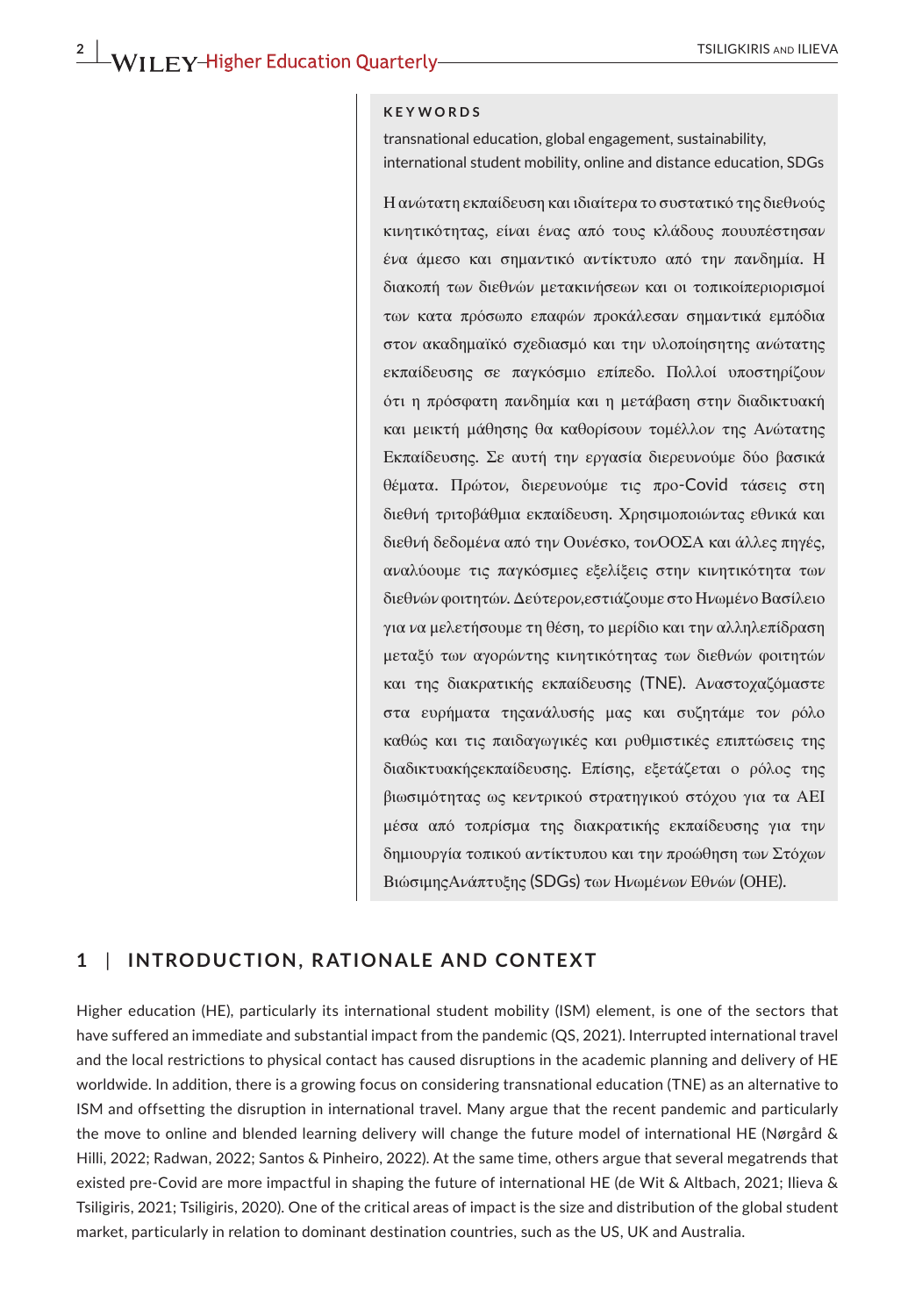This study seeks to identify the relative position of the UK as a destination country for international students, the changing role of the UK TNE, and evaluate the impact of the pre-Covid megatrends and the Covid per se.

The research questions (RQs) that this study addresses are as follows:

RQ1. What are the critical pre-Covid megatrends that shape ISM?

RQ2. What is the relative position of the UK as a destination country for international students?

RQ3. What is the interplay between ISM and TNE for the UK?

RQ4. What is the evolving impact and value of UK TNE to host countries?

RQ5. How did Covid-19 impact UK TNE?

RQ6. What are the broader observations that can be drawn regarding the future model of international HE in the UK?

To address the RQs, we conduct secondary data analysis<sup>1</sup> using data from UNESCO, OECD, and particularly for RQ3, we use data from the UK Higher Education Statistics Agency (HESA). These sources of data are considered the most prominent in international HE and are used systematically by policymakers, institutions and researchers.

International students are at the centre of global HE and are attracting the interest of universities, policymakers, researchers and other key stakeholders, such as students' families and employers. Globally mobile students estimated 6.1 million in 2019.

In recent years, with the expansion in the capacity of HE systems in South East Asia and Central Europe, we have witnessed the emergence of new destination countries for international students that challenge the status quo. Significant increases in TNE programmes, new forms of international teaching partnerships and modes of delivery over the past years have strengthened the readiness of HE systems to engage internationally. However, except for a few countries, there is a 'significant lack' of robust data collection and information on TNE (Knight & McNamara, 2015, 2016). In addition, there is a lack of cross-country and inter-regional analyses to understand these emerging trends in international HE. This study seeks to fill this gap by conducting a macro-level time series analysis of critical ISM data.

In addition, dominant destination countries face increasing competition by the emerging study destinations for international students and needs a strategic response. This study aims to identify the characteristics of a sustainable model for global HE that would enable countries like the UK to remain globally competitive.

This paper is organised into six sections. Section two outlines the methods used to address each of the RQs of this study. Section three presents the literature and our secondary data analysis on the pre-Covid trends in international HE. Section four discusses the UK perspective. It analyses the UK's market share and the interplay between the ISM and TNE. Section five reflects on the findings of our analysis and expands the discussion about the future model of global and UK HE in relation to two issues: (i) the role of the online and blended education and (ii) the sustainability agenda as one of the post-pandemic strategic priorities for HEIs. Section six summarises our conclusions and identifies the implications of our study in relation to the Global Delivery Model (Ilieva & Tsiligiris, 2021; Tsiligiris, 2020).

# **2** | **METHODOLOGY**

To respond to the RQs outlined above, we use a mixture of literature review, secondary data analysis and primary case studies. This is based on a pragmatic approach using the most appropriate method that addresses best the requirements of each of the RQs (Rorty, 1982).

To identify the pre-Covid megatrends in international mobility (RQ1), we conduct a literature review of publications until 2021 and focus on works that do not consider the impact of Covid. In this way, we seek to establish a pre-Covid benchmark in the future trends for international HE. Then we explore further the trends that emerge from the literature review by conducting secondary data analysis using data from the UNESCO and OECD international HE databases.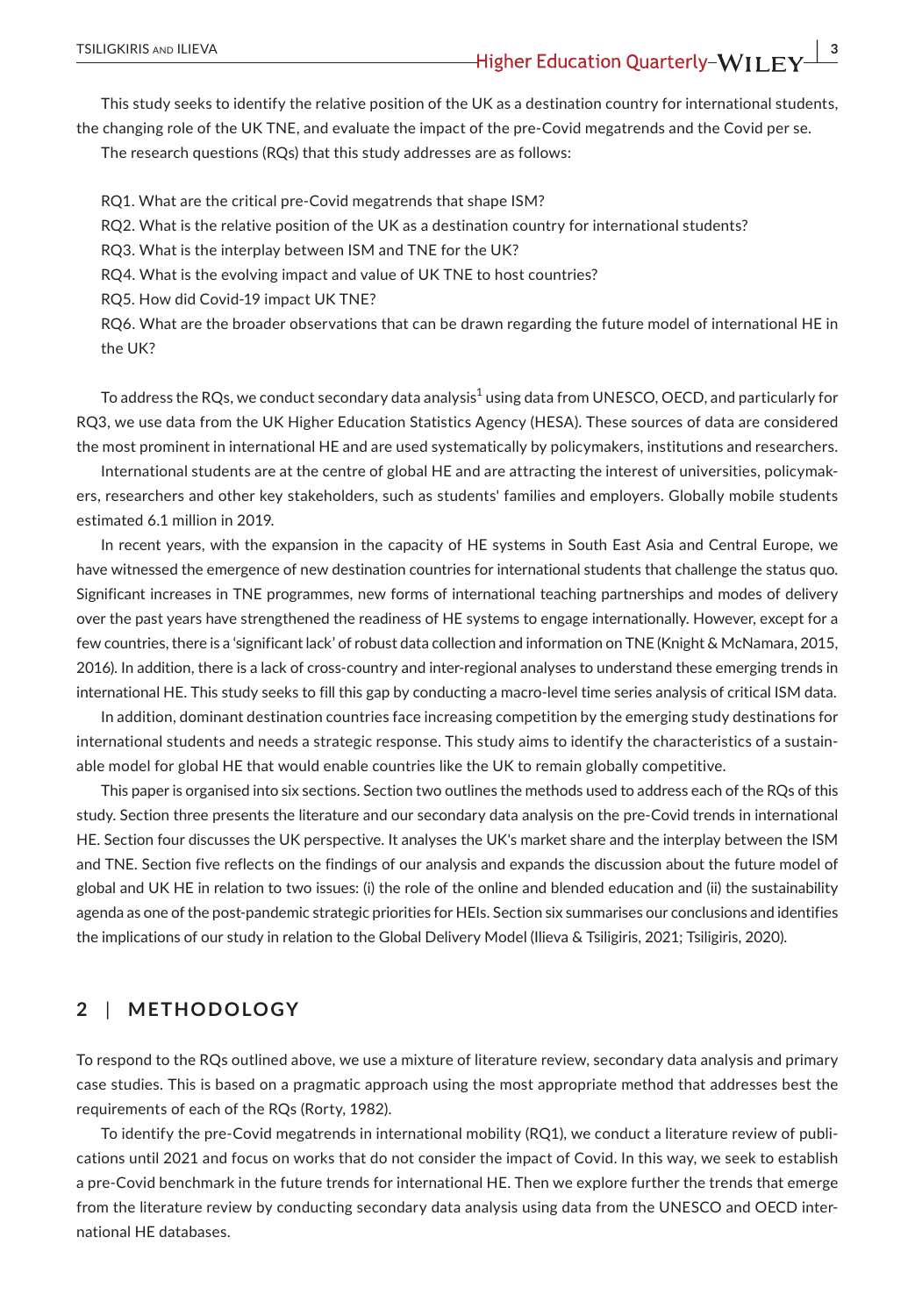To evaluate the relative position of the UK (RQ2), we conduct a time-series comparative analysis using secondary data from UNESCO. We consider the ranking position of the UK as a destination country for international students over ten years.

We use 12 years (2007–2019) data from HESA and UNESCO and perform correlation analysis to identify the interplay between ISM and TNE for the UK (RQ3). In addition, we use correlation analysis to explore the impact of the UK TNE in the inbound mobility of UK TNE host countries.

To evaluate the impact of UK TNE on capacity building in host countries (RQ4), we use the compound annual rate of growth (CARG) and correlation analysis of inbound and UK TNE students for 2008 to 2018. We then use HESA data to identify the share of UK TNE to ODA countries and present two case studies to demonstrate the broader value of UK TNE for host countries.

Although the impact of Covid on UK HE and UK TNE is still ongoing, we present two case studies from Queen Margaret University and Lancaster University, to demonstrate how UK HEIs have responded to the challenges posed by Covid (RQ4).

Finally, we reflect on the findings from RQ1–4. Alongside additional evidence from the literature review, we form our broader observations regarding the future model of international and UK HE.

# **3** | **WHAT ARE THE PRE-COVID MEGATRENDS IN ISM?**

This section draws on trends in global student mobility pre-Covid. It attempts to capture shifts in student demand which started before the pandemic and discusses whether they are likely to accelerate. This section looks at the interplay between ISM and TNE.

### **3.1** | **Literature review**

#### 3.1.1 | Trends in international student mobility

There was a continuous growth in global mobile students over the past two decades—they grew from 2.2 million in 1998 to 6.1 million in 2019 (OECD, 2020, 2021). The review of the relevant literature suggests that although the number of globally mobile students continues to grow, there are significant changes in the direction of travel of international student demand. More specifically, ISM becomes multi-directional (Cheng, 2021) with a shift away from traditional destination countries, such as the UK (Gümüş et al., 2020) and an increasing preference towards regional mobility (Hou & Du, 2022). Such changes in student mobility flows were observed before the pandemic. East Asian universities' rise in the global league tables, comparatively lower tuition fees, and strong economic growth placed China, Japan, Malaysia, South Korea and Taiwan as attractive study destinations for international students (ICEF, 2019).

Recent research indicates a shift in international student flows. For example, a survey carried out with 2739 students in mainland China and Hong Kong (SAR) showed study abroad preference towards Asian regions and countries, in addition to the US and UK, but away from some major international study destinations like Australia and Canada (Xiong et al., 2020). Another survey with prospective international students carried out by the Graduate Management Admission Council shows 17% of those who considered graduate management programme in 2021 were willing to study closer to home and 14% were prepared to study online (Choudaha, 2021). Research by Study Portals and the British Council found that the most significant increase in English taught programmes occurred in Sub-Saharan Africa and China, where these programmes doubled over the past five years (Study Portals and British Council, 2021). The study concluded that traditional source countries for international students are now becoming study destinations, contributing to a more equal distribution of international student flows. Although these findings could be partly attributed to Covid-19 and its impact on student mobility, the pandemic is likely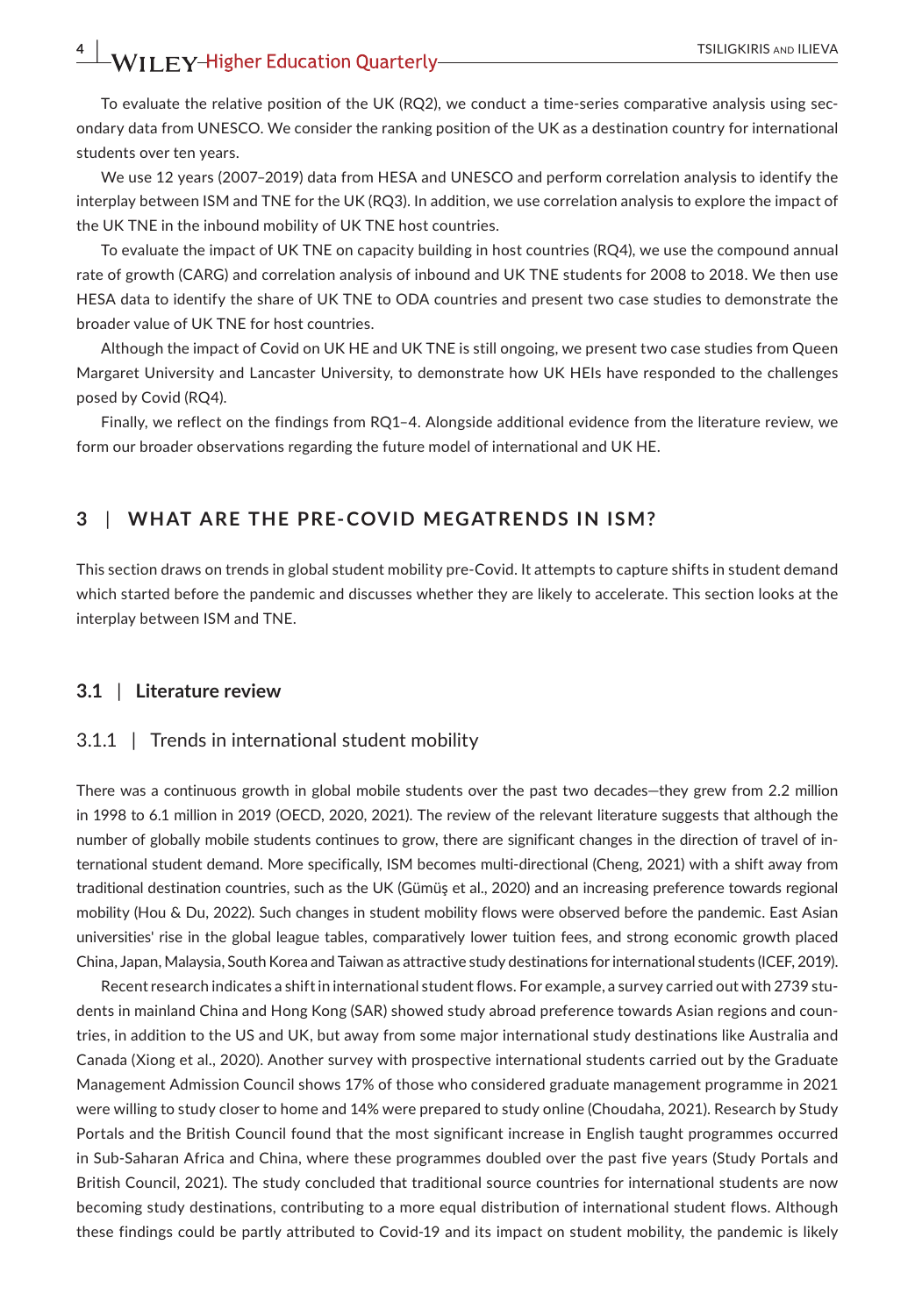to accelerate shifts that are already taking place because of strategic efforts by several countries to emerge as destinations for international students. For example, several countries in East Asia and South-East Asia signalled their ambition to become international student hubs by introducing several policy reforms (e.g., student visa policies) while expanding the academic courses available in English (Beecher et al., 2020). Knight (2018) identifies six education hubs globally, three of which are in East Asia. They include Hong Kong (SAR), Malaysia and Singapore. The expansion of the private HE sector often included incentives for international universities to set up a physical presence in the respective country. The most notable example of such policy is Malaysia, which hosts 14 international branch campuses of foreign universities (C-BERT, 2021). Most recently, as a result of the disrupted international travel, we observe the emergence of a new type of global multi-campus education cities.

A significant shift of ISM towards intra-regional mobility in East Asia occurred in the aftermath of the East Asia currency crisis in 1998 (Thang & Kim, 2016). Allowing for lagged effects, this might have resulted from at least three factors: (a) expansion of the private HE sector to meet the needs of highly diverse student demand; (b) reduced disposable income because of weakened local currencies, which would have impacted the affordability of study abroad and (c) liberalised regulatory framework for TNE, most notably in Malaysia, Singapore and Hong Kong. The latter contributed to a significant expansion of TNE in the region. For example, 31,500 students enrolled in Australian HE programmes in 2001 (McBurnie & Ziguras, 2001). This is attributed to the concurrent expansion of the English language as the language of academic delivery attracted local talent from within the region (Varghese, 2009).

Over the past 20 years, TNE has grown and is emerging as a critical contributor to the capacity building of HE systems around the world. TNE has supported significant improvements in the quantity and quality side of domestic provision of education, resulting in many students choosing to study at home instead of abroad. For example, an increasing number of students from China and Greece are now studying for international degrees in their home countries through TNE (UUKi, 2021).

In addition, TNE is supporting the recruitment of international students. For example, there is evidence that higher education institutions (HEIs) are using TNE as a pathway of international student recruitment (Ilieva, 2015). This type of TNE structure enables TNE students to do a proportion of their degree in their home country and the remaining part in the host country where the respective HEI is based. Although this results in a shorter duration of study abroad, it has widened international HE access to price-sensitive students who would not have been able to afford it financially (Levatino, 2017). Recent estimates from Universities UK and the British Council show that 40% of the Chinese undergraduates in the UK started their degree through a course delivered outside the UK (British Council & Universities UK, 2020). Research for Enterprise Ireland established that 45% of the Chinese undergraduates in Ireland started their bachelor's degrees in China (Ilieva et al., 2017).

The review of the literature reveals four key trends in ISM: (1) a continuous growth in the number and proportion of internationally mobile students; (2) a shift away from OECD to non-OECD countries as destination countries for international students; (3) a growing preference towards regional mobility with particular emphasis in East Asia and (4) the growing importance of TNE.

### 3.1.2 | Secondary data analysis on the trends in international student mobility

We use time-series data on ISM, to explore the trends in the ISM identified from the literature review in the previous section. More specifically, we explore three trends: (1) the acceleration of the global outbound mobility rate; (2) the shift of mobility to non-OECD countries and (3) the acceleration of regional mobility over the past two decades.

#### *Acceleration of the global inbound mobility rate*

As shown in Figure 1, the size of the international student market has grown as a share of the total student population in HE. More specifically, the time-series data analysis on the globally mobile students over the past two decades (1998 to 2019) shows a notable acceleration of the ratio of tertiary education international students. This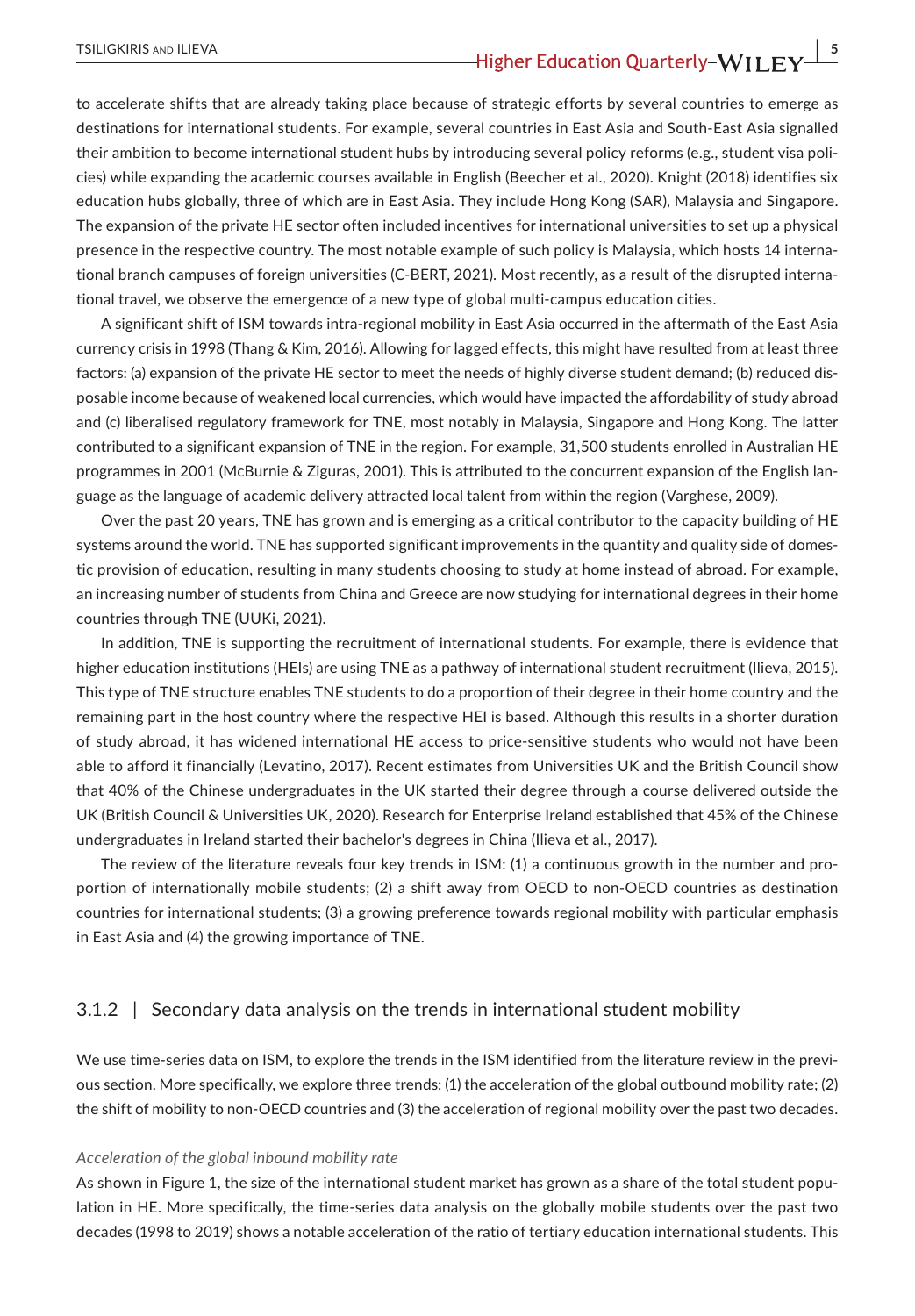

**FIGURE 1** Proportion of tertiary students who study abroad (inbound mobility rate, 1997–2019). *Data source*: (UNESCO UIS, 2021)



**FIGURE 2** International students enrolled in higher education (OECD, non-OECD, total; 1998–2018). (OECD, 2020)

is particularly evident over the past five years, when their proportion increased from 2.11 in 2014 to 2.63 in 2019. This is expressed through the inbound mobility rate, which shows the number of students from studying abroad, expressed as a percentage of total tertiary enrolment in that country.

The main drive of this growth in the global mobility of international students is attributed to student flows to non-OECD countries (OECD, 2021). In addition, Intra-regional mobility, expansion in the supply of HE and low-cost air travel are other factors shaping this trend (Kirloskar & Inamdar, 2021). This growth in international mobility has raised the expectations of market participants such as universities, international student agents and other support services organisations (e.g., student accommodation, marketing and recruitment and EdTech).

#### *Shift away from OECD to non-OECD states*

Our analysis of the OECD data for the period 1998–2019, as shown in Figure 2, reveals that the number of international students enrolled in non-OECD countries increased by 7% per year on average compared to 4.9% growth in OECD countries. As a result, the proportion of globally mobile students in non-OECD countries increased from 23% in 1998 to 31% in 2019 (Figure 3). This is the result of several factors with demographics in certain non-OECD countries, such as India, being the main driver for student mobility growth (Kirloskar & Inamdar, 2021).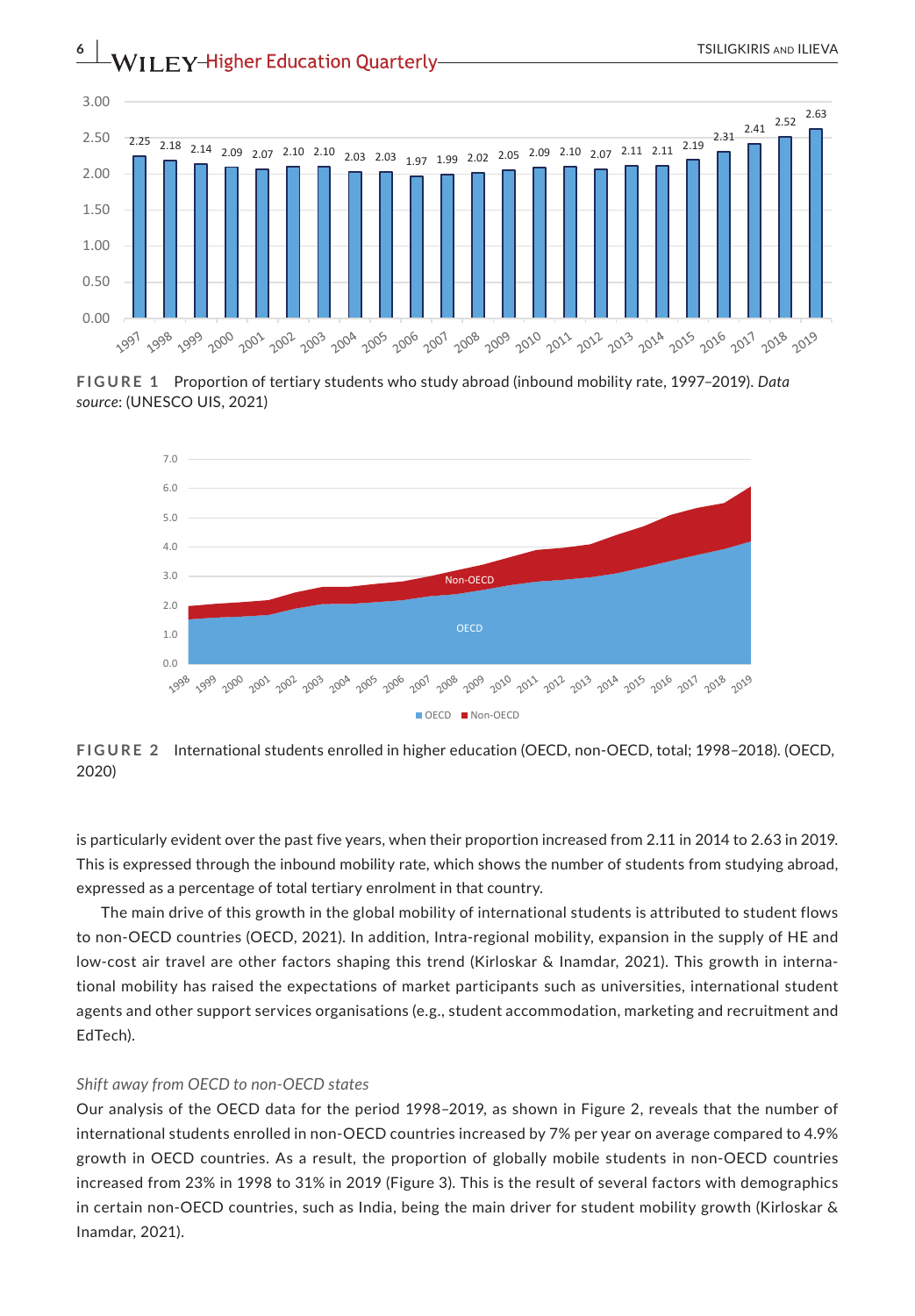

**FIGURE 3** Globally mobile students in higher education (%) in OECD and non-OECD countries (1998; 2008). (OECD, 2021)



**FIGURE 4** Changes in the world regions' share of internationally mobile students (Central Europe; East Asia and the Pacific; and North America and Western Europe. 1998–2019). *Source*: UNESCO UIS.Stat

#### *Acceleration of ISM away from North America and Western Europe*

The analysis of the UNESCO data on ISM per region, as summarised in Figure 4 below, suggests that North America and Western Europe hosted almost two-thirds of the globally mobile students in 1998 (64%). In 2019, this was reduced to just under half of the world's international students (49%). In contrast, East Asia and the Pacific regions gained 8 percentage points of the globally mobile students over the same period, and their market share reached 22% in 2019. Central and Eastern Europe market share of international students grew by 6 percentage points and reached 13%.

More broadly, and across other regions, our analysis identifies newly emerging study destinations that, in comparison with traditional study destinations, experience higher annual growth in the number of international students. This suggests a shift away from the North America and Western Europe. As summarised in Table 1, the analysis of 20 years of inbound student data shows that the US and the UK experience substantially lower compounded annual growth rate (CAGR) than countries in the Central and Eastern Europe and East Asia and the Pacific. Specifically, Russia and Turkey experience an annual growth rate of 11% and 12%, respectively. For the East Asia and the Pacific region, the number of inbound students to China, Malaysia and Thailand has been growing at a rate between 13% and 17%. Similar trends are present in other regions, such as the Arab States and Latin America, where UAE and Argentina experience high annual growth in the number of inbound students. Further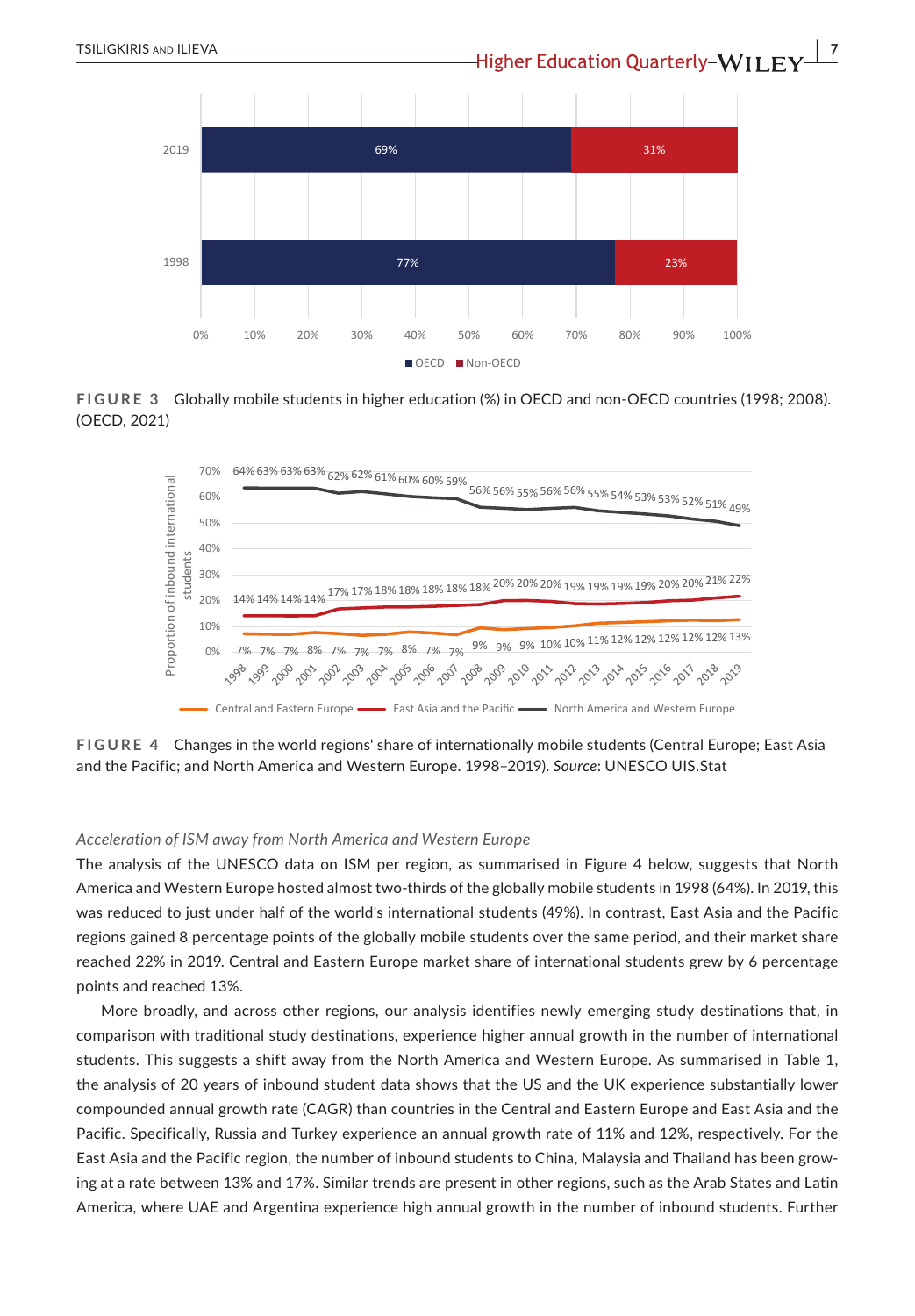| Country    | Region                            | 2000    | 2019    | <b>CARG</b> |
|------------|-----------------------------------|---------|---------|-------------|
| <b>USA</b> | North America and Western Europe  | (1999)  | 976,853 | 4%          |
|            |                                   | 451,935 |         |             |
| <b>UK</b>  | North America and Western Europe  | 222,936 | 489,019 | 4%          |
| Russia     | <b>Central and Eastern Europe</b> | 41,210  | 282,922 | 11%         |
| Turkey     | <b>Central and Eastern Europe</b> | 18,662  | 154,505 | 12%         |
| China      | East Asia and the Pacific         | (2006)  | 201,177 | 14%         |
|            |                                   | 36,386  |         |             |
| Malaysia   | East Asia and the Pacific         | (1999)  | 81,953  | 17%         |
|            |                                   | 3508    |         |             |
| Thailand   | East Asia and the Pacific         | (1999)  | (2020)  | 13%         |
|            |                                   | 1882    | 25,086  |             |
| <b>UAE</b> | Arab States                       | (2011)  | 225,339 | 21%         |
|            |                                   | 48,653  |         |             |
| Argentina  | Latin America and the Caribbean   | 3255    | 116,330 | 21%         |

#### **TABLE 1** Destination countries of international students per geographical region

*Note: Compound Annual Growth Rate (CARG)* = [(End of period figure/Start of period figure)<sup>1/years in the period</sup>] - 1. CARG represents the annual rate of growth over a period of years. In Table 1 we have calculated the CARG adjusting for the differences in the availability of data for each country.

*Source*: UNESCO UIS.Stat

| <b>UK</b>                 | <b>TNE</b><br>students | $%$ of<br>total | Australia    | <b>TNE</b><br>students | $%$ of<br>total |
|---------------------------|------------------------|-----------------|--------------|------------------------|-----------------|
| 1. Malaysia               | 49.120                 | 11%             | 1. China     | 26.192                 | 22%             |
| 2. China                  | 46.910                 | 11%             | 2. Singapore | 25,598                 | 22%             |
| 3. Sri Lanka              | 30.745                 | 7%              | 3. Malaysia  | 19.609                 | 17%             |
| 4. Singapore              | 27,670                 | 6%              | 4. Vietnam   | 8217                   | 7%              |
| 5. Hong Kong (SAR, China) | 22.260                 | 5%              | 5. India     | 5578                   | 5%              |
| Total                     | 443.385                |                 | Total        | 116.678                |                 |

**TABLE 2** Five largest overseas jurisdictions for the UK and Australian transnational education (TNE)

*Sources*: HESA (<https://www.hesa.ac.uk/data-and-analysis/students/where-from>); Australian Government, Department for Education, Skills and Employment ([https://internationaleducation.gov.au/research/offshoreeducationdata/pages/](https://internationaleducation.gov.au/research/offshoreeducationdata/pages/transnational-education-data.aspx) [transnational-education-data.aspx\)](https://internationaleducation.gov.au/research/offshoreeducationdata/pages/transnational-education-data.aspx).

analysis of the country of origin of the inbound students to these countries reveals that the majority comes from neighbouring countries, hence suggesting an increasing regional mobility trend.

### *The growing importance of transnational education*

The analysis of the available TNE data $^2$  for the UK and Australia, two of the world's largest TNE exporting countries, presented in Table 2, shows the most significant jurisdictions for TNE provision of UK and Australian HE institutions, where East Asian countries feature prominently. One of the common problems in TNE student data is that it does not indicate the residency status of students. However, according to the Australian Government Department for Education, Skills and Employability statistics, almost 23% of the students enrolled on Australian university programs in Singapore were found to be non-residents (Australian Government, 2020). This suggests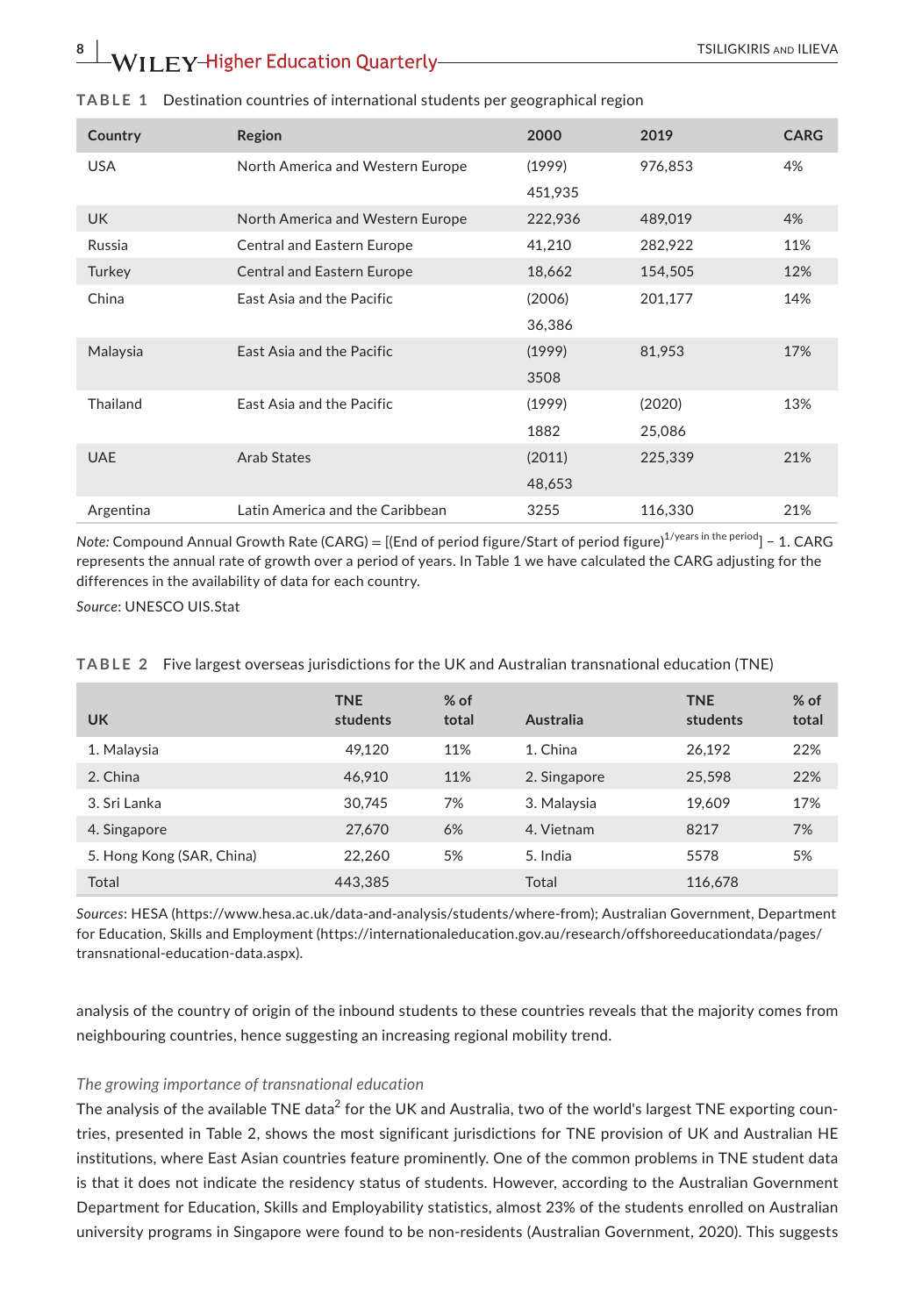that while TNE has expanded in East Asian countries to support domestic demand for HE, it has also contributed to increasing inbound ISM (McBurnie & Ziguras, 2006).

Similar to the East Asia region, research on the impact of TNE in Europe for the British Council found that 35% of the surveyed TNE students in Europe had a different nationality to the country of study (Ilieva et al., 2021). At the same time, TNE activity in the form of cross-national student mobility in the European Higher Education Area is primarily facilitated by the Bologna Process (Vögtle & Windzio, 2016).

Strengthened degree and qualifications recognition within the European Higher Education Area and the provision taught in the English language seem to have increased intra-European student flows, including new study destinations in Central and Eastern Europe (Shields, 2016). For example, 84% of the internationally mobile students in Europe choose to study in another European country (OECD, 2021).

# **4** | **THE UK PERSPEC TIVE: INTERNATIONAL STUDENT MOBILIT Y AND TRANSNATIONAL EDUCATION**

In this section, we reflect on the four trends identified in the previous section to provide the UK perspective on international student mobility (ISM) and the interplay with UK TNE. In addition, we evaluate the impact of UK TNE on host countries in relation to capacity building and promotion of sustainable development goals (SDGs). Lastly, we consider the effects of Covid on UK TNE.

# **4.1** | **What is the relative position of the UK as a destination country for international students?**

In Table 3, we summarise our analysis of 10 years of outbound student mobility data, using three benchmark years (2008, 2013 and 2018). The UK is consistently second, behind the United States. $^3$  The UK has maintained its position while other dominant countries, such as France, Japan and Canada, have experienced a drop in their position. At the same time, several countries are emerging as new destinations for international students. The most notable example is the United Arab Emirates, which has risen to 7th place and Turkey, which has gone up by 13 places from 24th place in 2008 to 11th place in 2018. Our findings are consistent with other research suggesting that the UK, alongside the US, continue to be the dominant destination countries for international students. Still, their place will likely be challenged (Peters, 2020).

# **4.2** | **What is the interplay between international student mobility and transnational education for the UK?**

Figure 5 shows a strong positive relationship ( $R^2 = .93$ ) between the UK TNE data and the inbound student mobility to the UK data over 12. The UK TNE market grew at a compound annual growth rate (CAGR) $^4$  of 7%, whereas the number of inbound students to the UK grew at a CAGR of 3%. This reflects the different dynamics of the two markets where ISM in mature markets, such as the UK, US and Australia, increased by 2%–5% per annum (Shkoler et al., 2020). At the same time, TNE is a more dynamic and fast-paced market, the growth in each host country varied significantly (Tsiligiris et al., 2020).

To explore in more detail the interplay between UK TNE and ISM to the UK, we focused on the top 20 UK TNE countries that host 76% (322,375) of all UK TNE students (Table 4). We investigated the correlation between the total number of UK TNE students in the county and the inbound students to the UK from the respective country over 12 years (2007–2018). In the table below, we see that out of the 20 countries investigated, 12 have a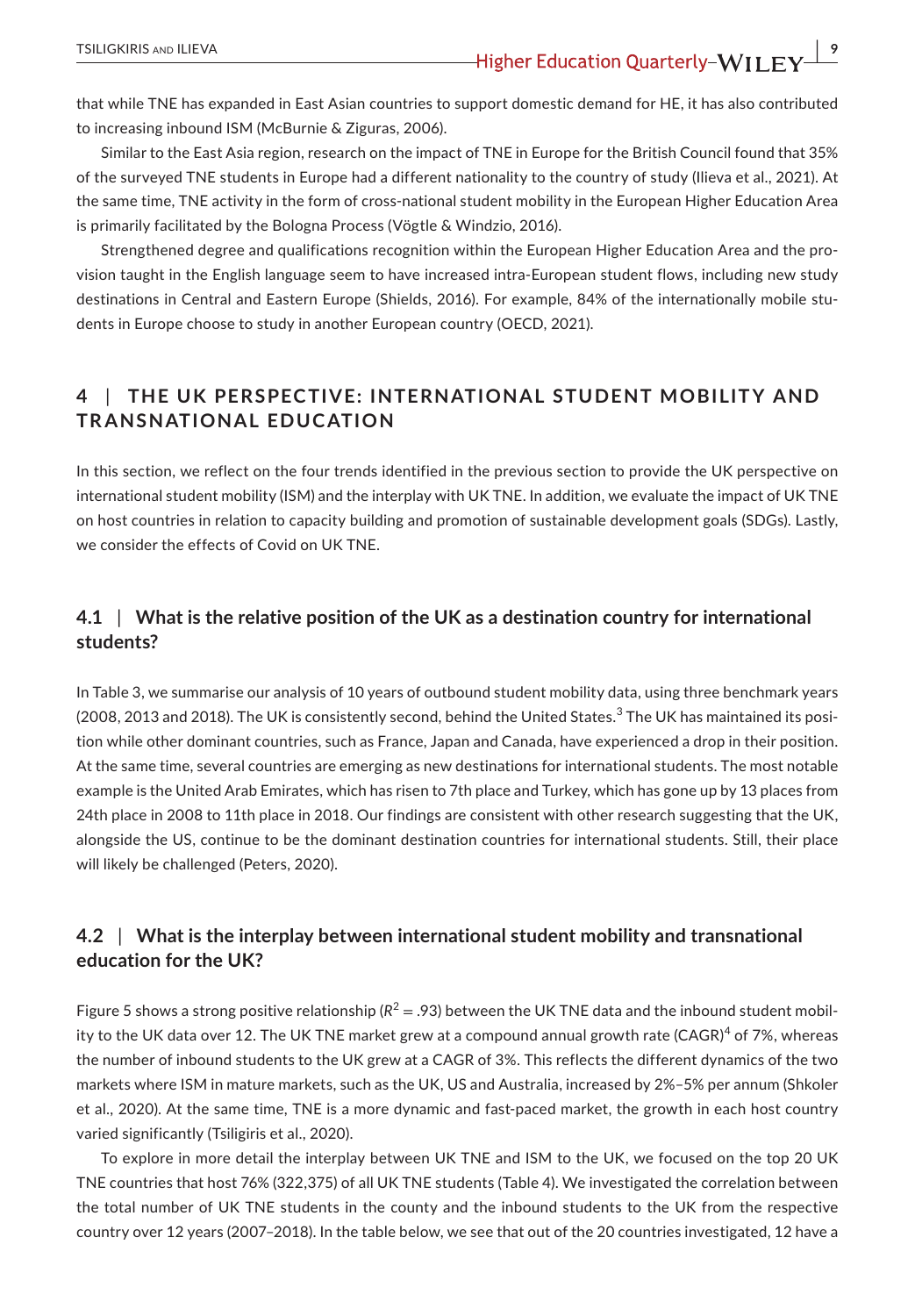|                | <b>Ranking</b> |                |                | Country of destination for  |         | Total inbound students (both sexes) |           |
|----------------|----------------|----------------|----------------|-----------------------------|---------|-------------------------------------|-----------|
| Change         | 2008           | 2013           | 2018           | outbound students           | 2008    | 2013                                | 2018/2019 |
|                | $\mathbf{1}$   | $\mathbf{1}$   | $\mathbf{1}$   | <b>United States</b>        | 624,474 | 784,427                             | 987.314   |
|                | 2              | $\overline{2}$ | $\overline{2}$ | <b>UK</b>                   | 333,942 | 416,575                             | 452,020   |
| $\mathbf{1}$   | $\overline{4}$ | 3              | 3              | Australia                   | 230,635 | 249,868                             | 444,514   |
| $\mathbf{1}$   | N/A            | 5              | $\overline{4}$ | Germany                     | N/A     | 196,619                             | 311,738   |
|                | 5              | 6              | 5              | Russia <sup>a</sup>         | 136,791 | 193,487                             | 262,416   |
| $-3$           | 3              | $\overline{4}$ | 6              | France                      | 243,436 | 228,639                             | 229,623   |
| 8              | N/A            | 15             | $\overline{7}$ | <b>United Arab Emirates</b> | N/A     | 59.227                              | 225,339   |
| $-1$           | $\overline{7}$ | $\overline{7}$ | 8              | Canada                      | 93,479  | 151,244                             | 224,548   |
| 2              | 11             | 9              | 9              | China                       | 51,038  | 96,409                              | 201,177   |
| $-4$           | 6              | 8              | 10             | Japan                       | 126,568 | 135,803                             | 182,748   |
| 13             | 24             | 18             | 11             | Turkey                      | 20,219  | 54,387                              | 125,138   |
|                | N/A            | N/A            | 12             | Argentina                   | N/A     |                                     | 109,226   |
| $-5$           | 8              | 10             | 13             | Italy                       | 68,306  | 82,450                              | 106,611   |
| 5              | 19             | 13             | 14             | Netherlands                 | 30,052  | 68,943                              | 104,015   |
| $-1$           | 14             | 17             | 15             | Korea (South)               | 40,322  | 55,536                              | 84,749    |
| $-4$           | 12             | 11             | 16             | Malaysia <sup>a</sup>       | 41,310  | 77,926                              | 81,953    |
| $-7$           | 10             | 12             | 17             | Austria                     | 53.396  | 70,852                              | 75,259    |
| $\overline{7}$ | 25             | 14             | 18             | Saudi Arabia                | 18,725  | 62,143                              | 73,216    |
| $-4$           | 15             | 16             | 19             | Spain                       | 37,726  | 56,361                              | 70,912    |
| $-4$           | 16             | 19             | 20             | Ukraine                     | 32,573  | 49,686                              | 55,333    |

**TABLE 3** Destinations of international students (2008–2018/2019)

*Data source*: (UNESCO Institute for Statistics, 2021).

<sup>a</sup> For Russia and Malaysia, we have used the average of 2012 and 2014.

strong positive ( $R^2$  > .50) correlation and only four countries (Sri Lanka, Greece, India and Pakistan) have a strong negative correlation ( $R^2 > -0.50$ ) between UK TNE students and inbound students to the UK. Overall, our findings suggest no direct 'cannibalisation' effect between the growth of UK TNE and the mobility to the UK. This confirms other research findings on this topic (Levatino, 2017; Tsiligiris, 2014).

# **4.3** | **What is the evolving impact and value of UK transnational education?**

### 4.3.1 | UK transnational education and capacity building of host countries and regions

To explore the contribution of UK TNE in the development of the capacity of host country HE systems and the subsequent growth in inbound student mobility, we explore the inbound mobility pattern in the major UK TNE host countries. There are ten countries (China, Qatar, Sri Lanka, Saudi Arabia, India, Ghana, Bahrain, Oman and United Arab Emirates) with a strong positive correlation  $(R^2 > .50)$  between the UK TNE students and the total number of inbound international students.

For all the countries presented in Table 5, we observe a concurrent expansion of UK TNE and increased inbound mobile students. This is attributable to several factors, including targeted national policies using TNE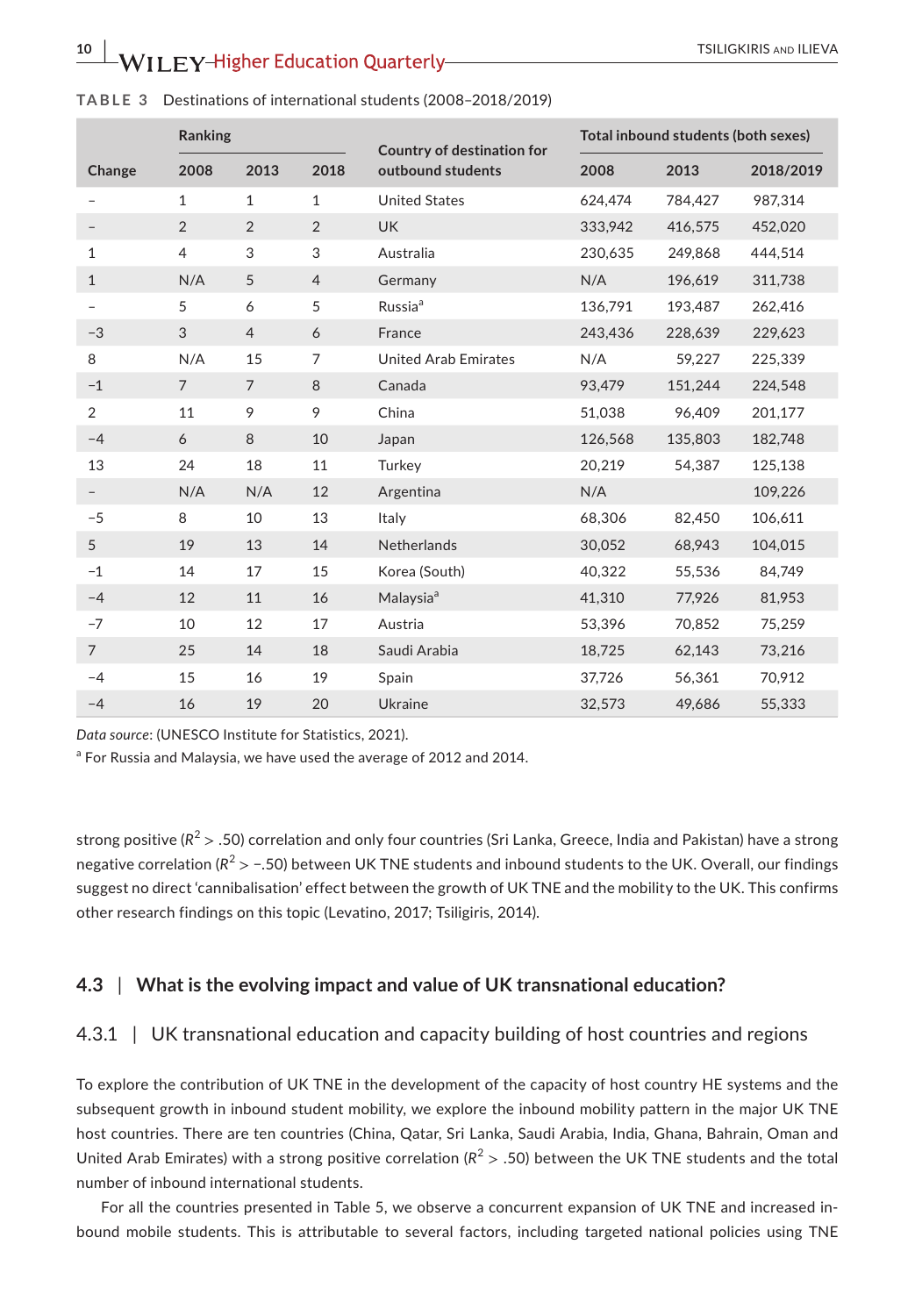

**FIGURE 5** Number of UK transnational education (The UK TNE data excludes Oxford Brookes University to normalise the data after the change in the reporting requirements introduced in 2018/2019.) versus inbound students to the UK (2007–2020). *Data source*: HESA; UNESCO

**TABLE 4** Rank, annual growth of UK transnational education (TNE) host country markets and correlation with inbound mobility

| <b>Rank position</b> | Host country                   | <b>UK TNE</b><br>students<br>2019/2020 | <b>CAGR</b><br>(2007/2019) | <b>Correlation TNE vs. inbound</b><br>to UK (2007-2018) |
|----------------------|--------------------------------|----------------------------------------|----------------------------|---------------------------------------------------------|
| $\mathbf{1}$         | China                          | 47,775                                 | 13%                        | 0.93                                                    |
| 2                    | Malaysia                       | 46,925                                 | 7%                         | 0.70                                                    |
| 3                    | Sri Lanka                      | 29,835                                 | 21%                        | $-0.92$ <sup>a</sup>                                    |
| $\overline{4}$       | Singapore                      | 25,855                                 | 2%                         | 0.75                                                    |
| 5                    | Hong Kong                      | 20,640                                 | 0%                         | 0.15                                                    |
| 6                    | Egypt                          | 19,255                                 | 15%                        | 0.75                                                    |
| 7                    | Greece                         | 18,715                                 | 6%                         | $-0.76$                                                 |
| 8                    | Oman                           | 16,790                                 | 9%                         | 0.83                                                    |
| 9                    | <b>United Arab</b><br>Emirates | 14,030                                 | 11%                        | 0.90                                                    |
| 10                   | Cyprus                         | 11,170                                 | 19%                        | 0.43                                                    |
| 11                   | Germany                        | 8885                                   | 4%                         | 0.78                                                    |
| 12                   | Saudi Arabia                   | 8850                                   | 19%                        | 0.83                                                    |
| 13                   | India                          | 7905                                   | 4%                         | $-0.62$ <sup>a</sup>                                    |
| 14                   | Kuwait                         | 7310                                   | 39%                        | 0.75                                                    |
| 15                   | Nepal                          | 7190                                   | 54%                        | 0.22                                                    |
| 16                   | Switzerland                    | 7125                                   | 8%                         | 0.95                                                    |
| 17                   | <b>United States</b>           | 6415                                   | 9%                         | 0.54                                                    |
| 18                   | Pakistan                       | 6250                                   | 10%                        | $-0.85$ <sup>a</sup>                                    |
| 19                   | <b>Uzbekistan</b>              | 5810                                   | 19%                        | 0.41                                                    |
| 20                   | Ireland                        | 5645                                   | $-4%$                      | 0.97                                                    |
|                      |                                |                                        |                            |                                                         |

*Data source*: UK TNE data from HESA.

aStudents from countries with inverse correlations like India, Sri Lanka and Pakistan were heavily impacted by the removal of the post-study work route in the UK. Although their mobility to the UK reduced significantly, the visa changes did not affect TNE.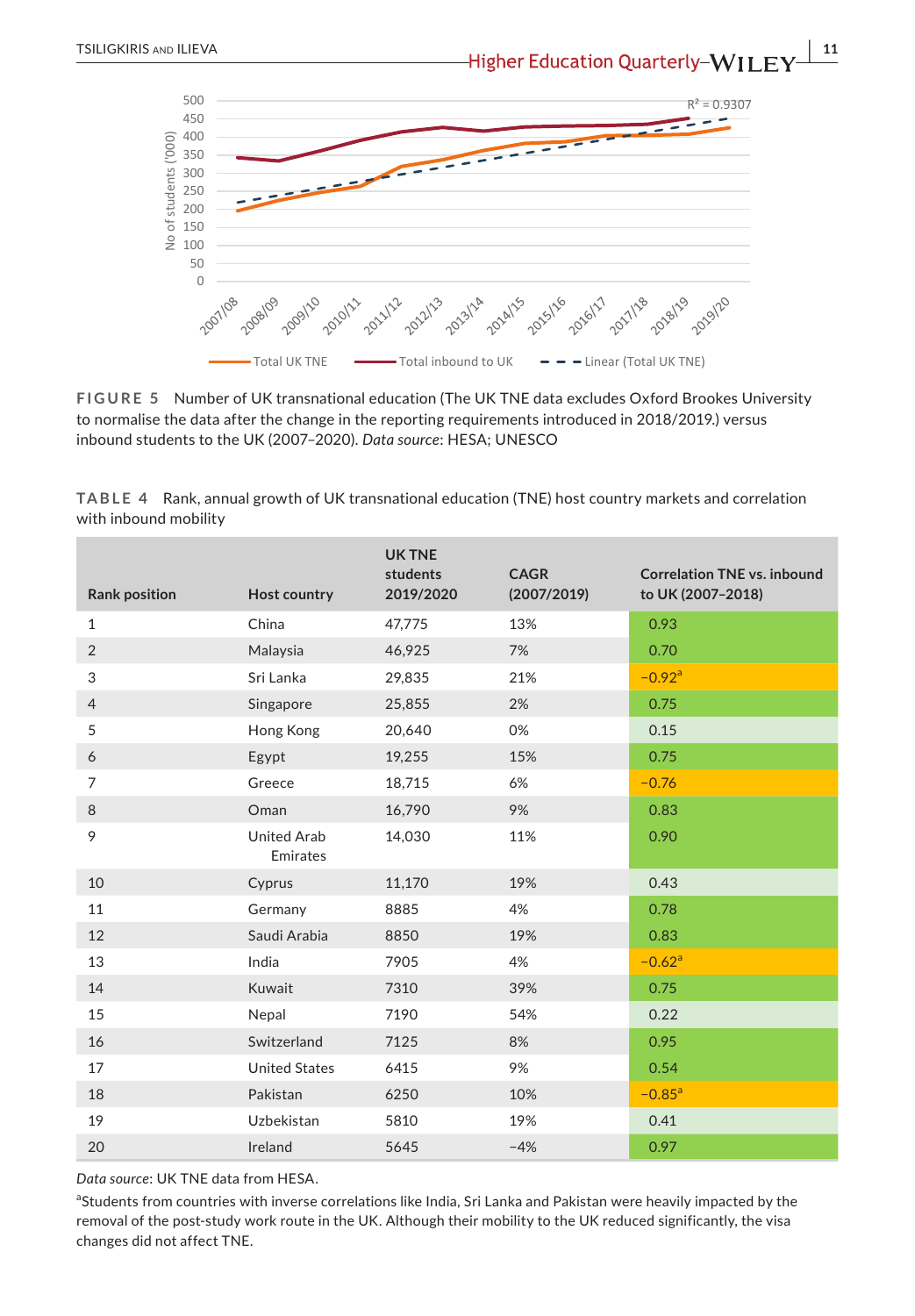| J<br>j<br><b>Section</b><br>֧֦֧֦֧ <u>֚֓</u> ֚֓                                                                                                                                 |                         |
|--------------------------------------------------------------------------------------------------------------------------------------------------------------------------------|-------------------------|
| -<br>-<br>-<br>ì<br>$\frac{1}{2}$<br>$\mathbf{I}$                                                                                                                              |                         |
| ì<br>$\overline{\phantom{a}}$<br>,<br>)<br>ֺ֚֚<br>֚<br>j<br>֧֧֧֦֧֦֦֧֦֧֦֧֦֧ׅ֧֧֧֧֧֧֧֧֧֧֧֛֛֛֛֪֪֪֪֪֪֛֪֛֪֛֪֪֪֪֪֪֛֚֚֚֚֚֚֚֚֚֚֚֚֚֚֚֚֚֚֚֝֘֝֘֝֓֝֓֝֬֝֓֝֬֝֓֟֓֜֓֝֓֜֝֓֝֬֝֓֝֬֝֬֝֬֝֬֝֬֝֝֝֝֝֝֝֝ |                         |
| ĺ<br>J<br>:<br>ļ<br>י<br>צויי                                                                                                                                                  |                         |
| )<br>İ<br>ś<br>)<br>)<br>ا<br>ا<br>֧֧֦֧֖֖֧֧֚֚֚֚֚֚֚֚֚֚֚֝֝֬֝֓ <u>֚֓</u><br>ļ<br>$\frac{1}{2}$<br>d                                                                               | į<br>i<br>5<br>ׇ֓֡<br>I |
| ļ<br>J<br>١<br>j<br>L<br>J<br>J<br>ì<br>l                                                                                                                                      | Ì<br>Ì<br>ļ<br>j<br>J   |

| TNE host country)    |                                            |         | TABLE 5 Inbound mobility in major UK transnational education (TNE) host countries (ranked by correlation of UK TNE students vs. inbound mobile students to UK |                            |                                      |
|----------------------|--------------------------------------------|---------|---------------------------------------------------------------------------------------------------------------------------------------------------------------|----------------------------|--------------------------------------|
|                      | Inbound students to UK<br>TNE host country |         | CARG of inbound students to UKTNE                                                                                                                             | CARG of UK TNE students in | Correlation of inbound to the UK TNE |
| Country              | Earliest                                   | Latest  | host country (2008/2018)                                                                                                                                      | host country (2008/2018)   | host country with UK TNE in-country  |
| China                | 51,038                                     | 201,177 | 13.30%                                                                                                                                                        | 13%                        | 1.00                                 |
| Qatar                | 4544                                       | 12,332  | 9.50%                                                                                                                                                         | 26%                        | 0.98                                 |
| Sri Lanka            | 435                                        | 1529    | 17.00%                                                                                                                                                        | 21%                        | 0.96                                 |
| Saudi Arabia         | 18,725                                     | 73,216  | 13.20%                                                                                                                                                        | 19%                        | 0.91                                 |
| India                | 27,531                                     | 47,424  | 7.00%                                                                                                                                                         | 4%                         | 0.90                                 |
| Ghana                | 2754                                       | 6905    | 8.70%                                                                                                                                                         | 10%                        | 0.83                                 |
| <b>Bahrain</b>       | 5039                                       | 6678    | 5.80%                                                                                                                                                         | 11%                        | 0.81                                 |
| Oman                 | 1387                                       | 3384    | 8.40%                                                                                                                                                         | 9%                         | 0.73                                 |
| United Arab Emirates | 48,653                                     | 225,339 | 21.10%                                                                                                                                                        | 11%                        | 0.48                                 |
| Data source: UNESCO. |                                            |         |                                                                                                                                                               |                            |                                      |

**12 <sup>|</sup>**  TSILIGKIRIS and ILIEVA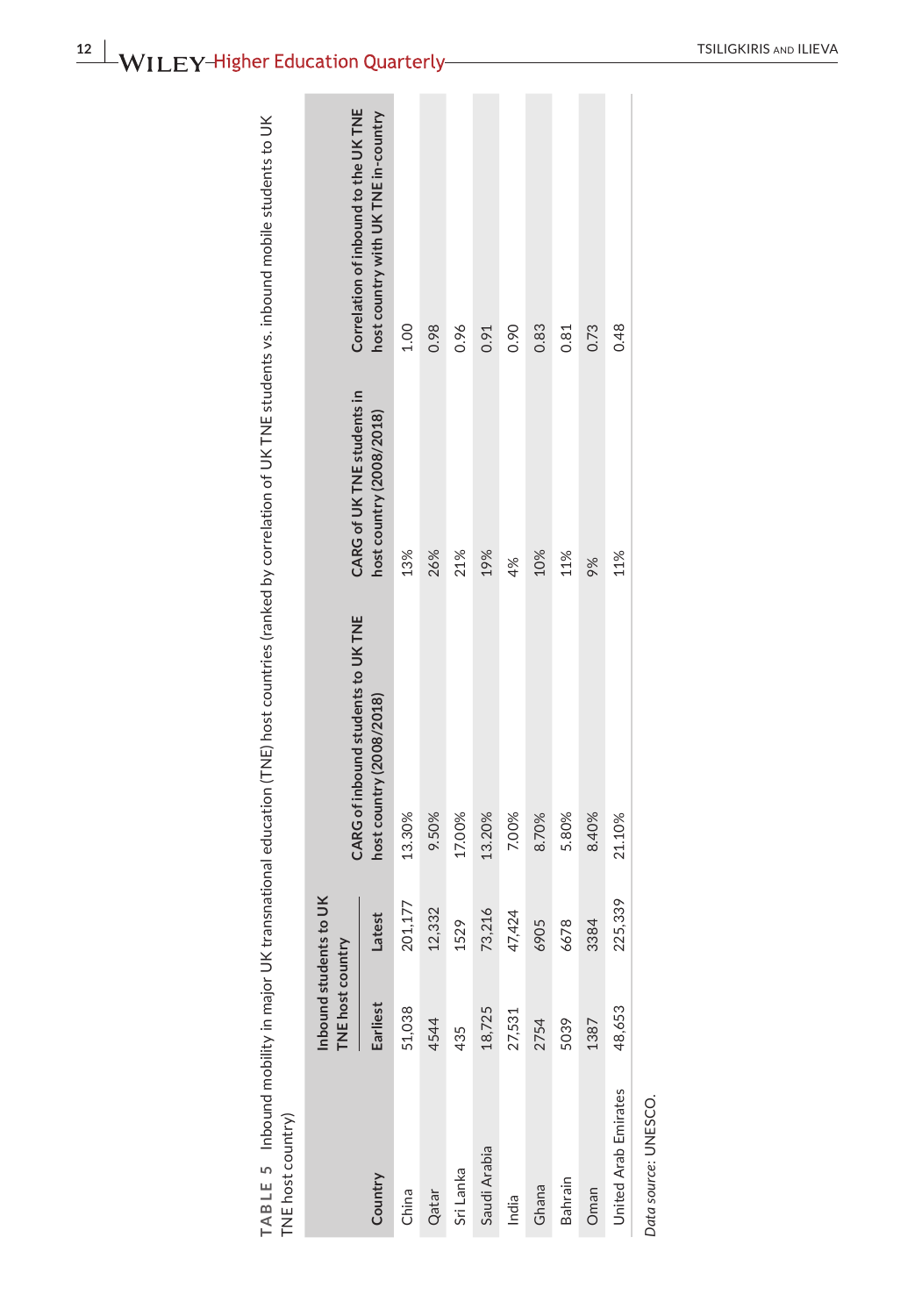to boost inbound mobility of international students (e.g., UAE, Qatar) and regional mobility (e.g., Ghana, Saudi Arabia). This could suggest a contribution of UK TNE in the capacity building of the TNE host country HE sector, which becomes more attractive to international students.

Furthermore, UK TNE is seen as having an 'internationalising' impact and supports the cultural and linguistic capital of the locality. Many UK TNE programmes are taught in English and attract international students. For example, a survey of TNE students on UK programmes in Europe found that 35% of the students were international (Ilieva et al., 2021). The same study established that over three-quarters (79%) of the students spoke two or more foreign languages.

The benefits from UK TNE collaborative teaching partnerships through double and joint postgraduate degrees are diffused to individuals, participating HEI, and the wider society. For example, the Joint Development of Niche Programmes through Philippine—UK linkages (JDNP)<sup>5</sup> is a TNE programme that develops local capabilities in niche subject areas with limited or non-existing HE provision. The programme supports the training and upskilling of local faculty to a higher degree through double or joint masters and doctoral degrees. JDNP is funded by the Commission of Higher Education (CHED) and the British Council. It provides a cost-effective way to acquire a higher degree while for the participating staff and faculty. Typically, a joint supervisory team supports the staff enrolled on the doctoral programme. Collaborative education provision strengthens the partnerships between the participating institutions and deepens their engagement beyond teaching. As a result, the collaboration expands into research partnerships in areas of mutual interest. Dual and double degrees at the postgraduate level enable students to conduct research relevant to their home institution (and country).

Box 1 draws a case study on the British Council—CHED Joint Development of Niche Programmes through Philippine—UK Linkages.

# **BOX 1 Case study—Joint Development of Niche Programmes through Philippine—UK linkages**

The Commission on Higher Education (CHED) and the British Council launched the Joint Development of Niche Programmes through Philippine-UK Linkages (JDNP) in 2016.

The Government of the Philippines identified a range of niche subject areas, which were a national priority, such as climate change; design engineering; tropical medicine and public health; energy security and renewable energy; oceanography, digital innovation, and creativity, among other subjects.

The programme funded 11 Philippine and 9 UK HEIs to develop 17 collaborative postgraduate degrees, mainly double and joint masters and doctoral programmes. Over 100 students are expected to enrol annually.

While JDNP aimed to address local capacity initially, the impact was greater. Increased awareness about the potential of TNE to address local capacity was appreciated by policymakers. Improved quality assurance framework for TNE was soon to be implemented. Continued support from CHED for TNE aimed at capacity-building is a significant driver behind the expansion of TNE in the Philippines.

Globally, TNE is driven by unmet student demand. The JDPN is an example of a supply driven TNE and evidences how it can contribute to building higher education capacity. The TNE bill from 2019 enables the CHED to set up a dedicated office for TNE with a mandate for a national strategy. The Government is likely to invest more in TNE with benefits that will accrue more widely across higher education in the country, making it more dynamic and internationally focused. Capacity building initiatives like JDNP are likely to continue to attract government support.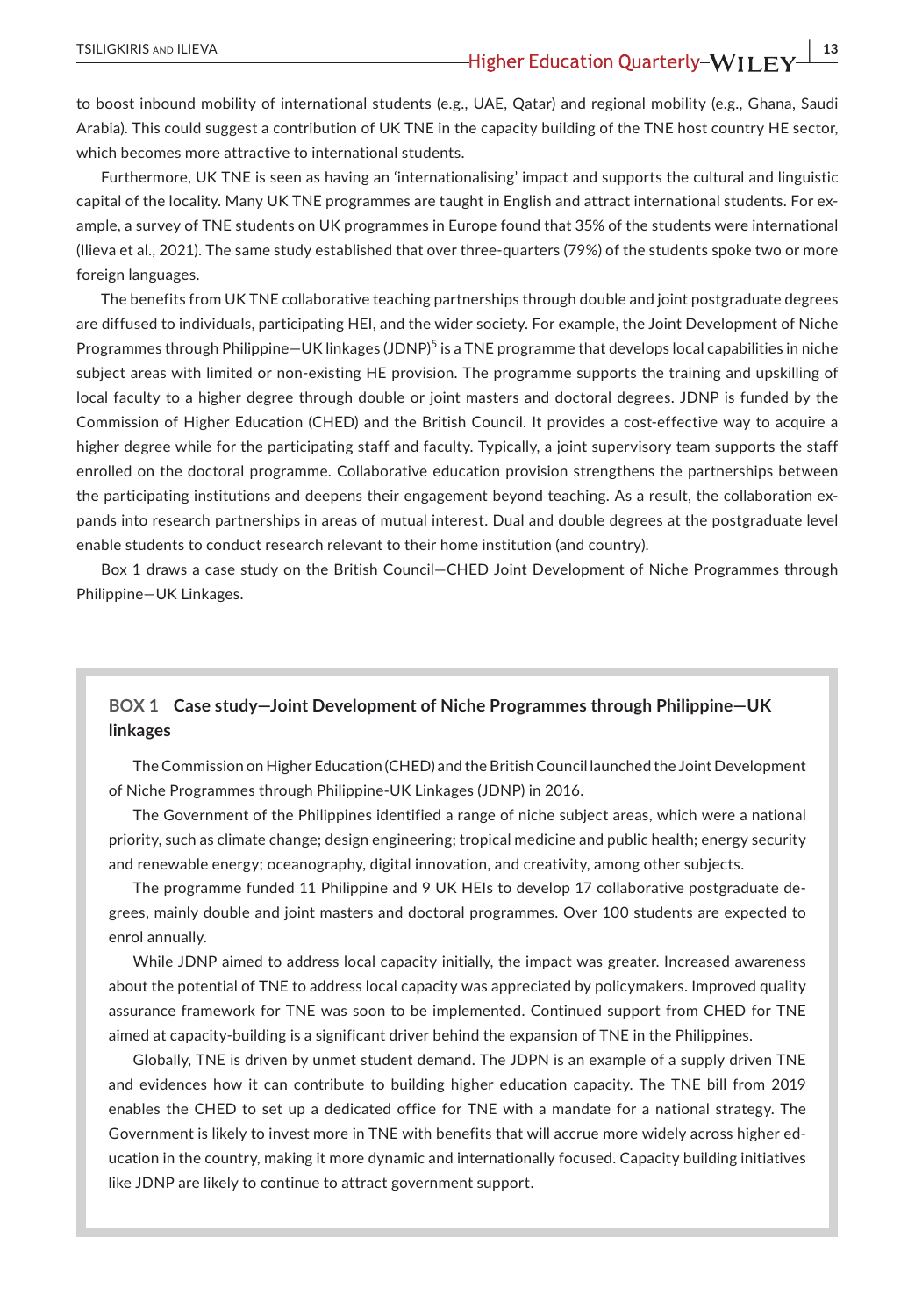# 4.3.2 | The impact of UK transnational education in promoting access to higher education and other sustainable development goals

HE contributes to the sustainable development agenda and has attracted significant interest from policymakers and HE leaders. Research of universities' engagement strategies by Lewis (2021) shows a shift in UK universities international strategies from commercial targets to long-term engagement focused on sustainability. Access to HE remains a global challenge for developed and developing countries (Sachs et al., 2019).

TNE, particularly collaborative education provision, embeds the international partner in the local community, learners and employers. This generates significant local impact across several of the UN SDGs, such as widening access to education (SDG4) and the reduction in societal inequalities (SDG10) (Ilieva et al., 2021).

Through postgraduate programmes and further/executive non-degree qualifications, UK TNE supports local communities' continuous professional development needs. Such programmes, often offered online, reach a rapidly growing ageing workforce and provide professional training opportunities not available locally, hence improving access to good quality education (SDG4).

Our analysis of the HESA data shows that 62% $^6$  of UK TNE is in ODA $^7$  countries. This finding highlights the contribution of UK TNE to countries with unmet demand for HE. At the same time, UK TNE enhances the qualitative aspects of the capacity of HE systems in countries with high participation rates in HE, such as Greece (Papageorgiou et al., 2020). Through postgraduate programmes and further/executive non-degree qualifications, UK TNE supports local communities' continuous professional development needs. Such programmes, often offered online, reach a rapidly growing ageing workforce and provide professional training opportunities not available locally.

UK TNE programmes contribute to local knowledge development and counteract 'brain drain' in the local area. Research shows that TNE in niche subjects—medicine, dentistry, pharmacy and engineering—has enhanced local education capacity and decelerated brain drain (Tsiligiris, 2014, 2019). Papageorgiou, Makelaraki and Tsiligiris (2020) illustrate how TNE in Greece has widened access to HE to disadvantaged groups of the population. Thus, it contributes to UN SDG4 $^8$  and supports the widening participation agenda. Greece has a high participation rate in HE at 77%. This is a relatively under-researched area of TNE impact, and further work is required into whether TNE engagement contributes towards the widening participation in education globally.

In addition, UK TNE facilitates the mobility of international students to the UK. For example, forty percent of the Malaysian first degree entrants in the UK started their bachelor course in Malaysia (British Council & Universities UK, 2020). Box 2 draws a case study of the Lancaster—Sunway University Partnership established in 2006. At present, over 5300 students are enrolled in courses offered through the partnership. They can transfer to Lancaster in the UK at the undergraduate level and apply for a scholarship to study in the UK at the postgraduate level. Students at both institutions are encouraged to participate in study abroad.

### **4.4** | **Impact of Covid-19 on UK transnational education**

Following the disruption in international travel and student mobility caused by the global pandemic, there is an emergence of a new wave of TNE programmes delivered either entirely online, through local education partners or a locally supported hybrid model (REF). In addition, transnational collaborations and teaching partnerships have improved institutional resilience (Nandy et al., 2021). Early indications indicate TNE engagement provided UK HEIs with additional flexibility in response to the pandemic (Ramos & Ryan, 2021). For example, UK HEIs experience in the online delivery of TNE programmes supported the transition to blended and online modes of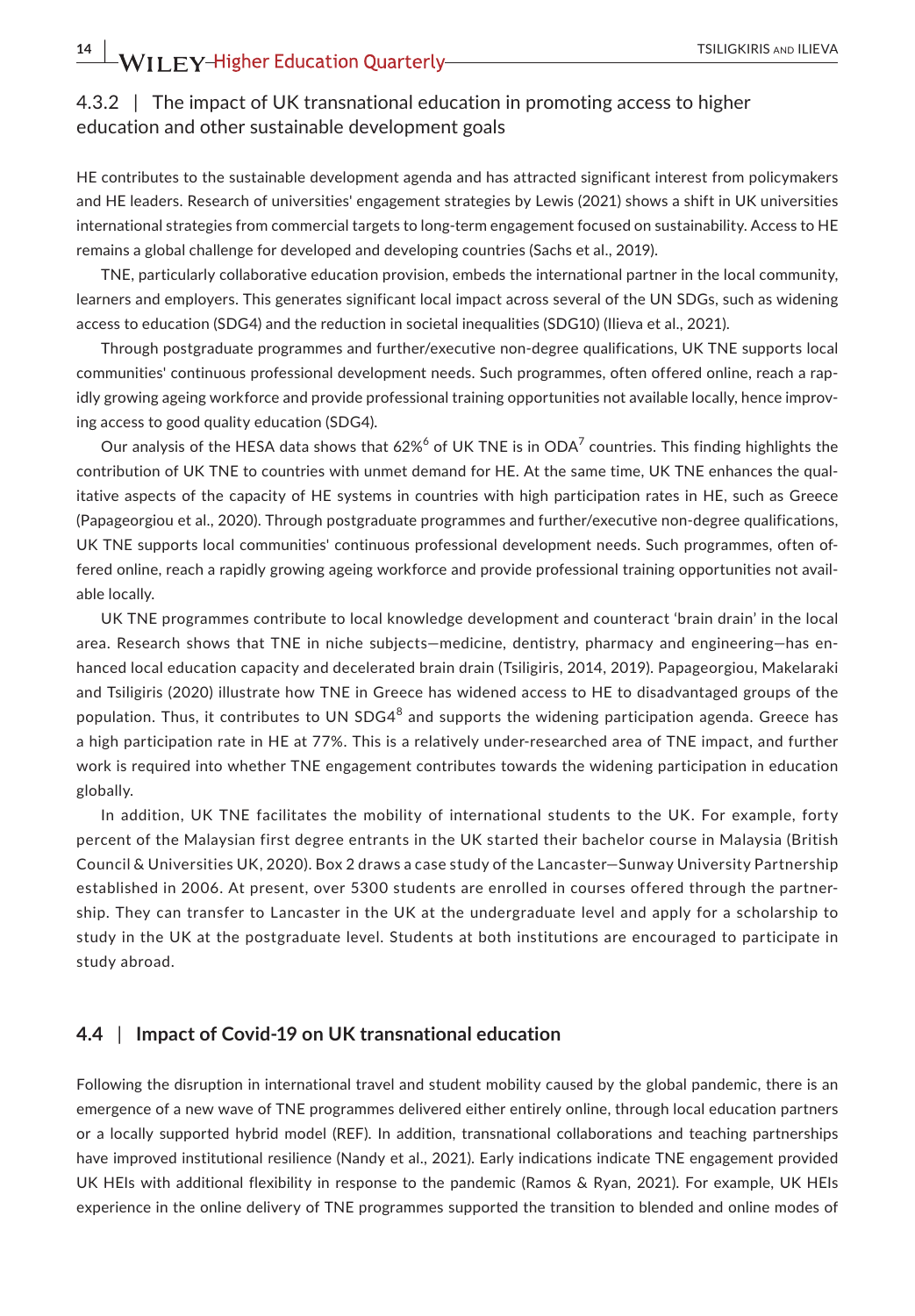#### **BOX 2 Lancaster—Sunway University Partnership**

Lancaster University (UK) and Sunway University (Malaysia) established an academic partnership in 2006. While the partnership initially focused on teaching, it has evolved to include research collaboration, student exchanges, and engagement activities. The partnership offers 24 undergraduate degrees and 3 masters programmes. At present, there are over 5300 students who are enrolled in courses offered through the Lancaster—Sunway University Partnership. Over 6300 alumni have graduated from these programmes.

Lancaster University validates a range of full degree programmes taught at the Sunway University campus in Kuala Lumpur. After completing the degree programme, students are awarded two certificates: Sunway University and Lancaster University. Students at Sunway University can study at Lancaster University UK campus through various opportunities such as  $1 + 2$  transfers at the undergraduate level, scholarships for postgraduate study at Lancaster, summer programmes and study abroad for a year or a term. Through this partnership, Lancaster and Sunway University are encouraging student mobility between the UK and Malaysia.

The two institutions' response to Covid called for a stronger alignment of the pathway transfers. Students at Sunway also took part in a pilot, "Virtual Visit to Lancaster. The two institutions are working on the development of more cross-campus teaching and cooperation between colleagues.

Case study contributed by:

Professor J.S. Perry Hobson, Sunway University, Malaysia.

Professor Andrew Abbott, Lancaster University, UK.

provision at home. In addition, existing online courses and other online materials were adapted to the needs of campus students.

Recent examples from other countries illustrate how TNE improved the accessibility of their HE systems to a broader pool of students (Huang, 2022). New Zealand's University of Auckland announced a collaboration with NCUK, which will enable Chinese students to commence to enrol at one of the NCUK's study centres in China, and then transfer to a New Zealand HEI upon the successful completion of their foundation programme (Stacey, 2021). Coventry University entered a similar arrangement with Oxford International Education Group, where the OI Digital Institute serves as a digital pathway to degrees taught in Coventry (Stacey, 2020).

In the UK, several UK HEIs used their overseas partners' overseas campuses and online provision to support international students in their home country (The PIENews, 2021; Ye, 2021). That was evident when international travel was disrupted at the start of the academic year, and international students had to show some engagement as part of their study visa requirements (Li & Haupt, 2021).

In addition to the shift in the strategic importance and relevance of TNE partnerships for UK HEIs, the pandemic has impacted several of the operational aspects of UK TNE. Significantly more efficient forms of international collaboration evolved, which are paperless, travel-free, and require fewer financial resources. For example there has been a transition from face-to-face exam boards and quality reviews to online meetings (Green et al., 2020). However, the key to success is strong communication across the partnerships. The role of strong TNE partnerships in managing the disruptions brought by the pandemic outbreak is described in Box 3. The case study draws on the experience of Queen Margaret University and the adjustments they made to their offshore processes and operations to ensure an undisrupted and high-quality learning experience for their TNE students.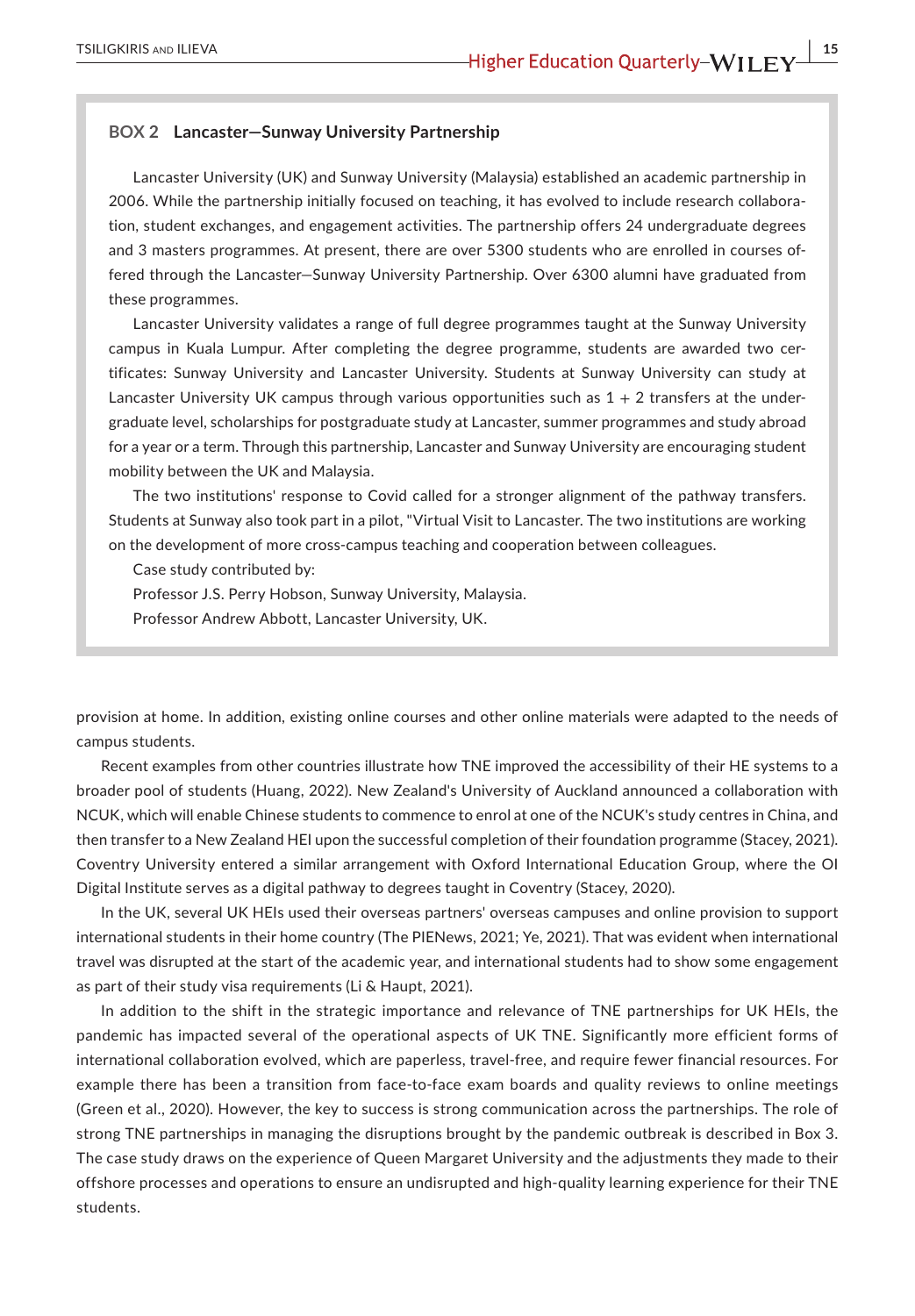# **BOX 3 Queen Margaret University transnational education: Responding to the operational challenges of Covid-19**

The Covid-19 pandemic has disrupted normal operations around the world affecting QMU and all partner institutions of QMU Business School in Greece, India, Nepal, Luxemburg and Singapore. The university responded by implementing adjustments in its quality assurance (QA) process and moving all relevant meetings online. The key adjustments to QMU QA processes included:

- Revised assessments: temporary changes were applied during the crisis to assessment instruments and specifications were revised accordingly for franchise and validated programmes for 2020 and 2021.
- Emergency adjustments to the standard assessment regulations: in April 2020 the University Senate approved a series of measures to ensure continued fairness, equity and integrity in decisions concerning academic progress and attainment.
- Board of Examiners, Reassessment Boards and Joint Board of Studies moved online.
- Review and Validation events moved online. Approximately 30 successful events were held from March 2020 onwards across the University. External, student and regulatory bodies input was still included.
- A newly added question to external examiner reports for 2020 and 2021, asked if external examiners were satisfied with any amendments to programmes as result of COVID-19. Most partnership responses expressed satisfaction with the amendments made for 2019–2020.
- Additional table was added to the Annual Monitoring Reports (AMRs) submitted per programme to highlight Covid-19 adjustments/changes made in response to Covid-19, the impact and learning from the change. Through a dynamic and transparent approach QMU has managed to navigate the pandemic and overcome the operational challenges. The key lessons learnt from the QMU experience were:
- Need to be mindful of partner institutions' different operational environments and academic calendars in an inclusive way when making University-wide adjustments to regulation/processes.
- Communication is key to discuss, coordinate and implement rapid transitions in a consistent way across partnerships.
- Written guidance/guidelines are needed to improve understanding of the implementation of revised processes and regulations. Often, it involves input from academic and professional services colleagues supporting TNEPs.
- Technology can help overcome geographical barriers when it comes to student/staff induction activities, CPD sessions and team meetings.

Case study contributed by Vicky Makellaraki, Queen Mary University, UK.

# **5** | **OBSERVATIONS ON THE FUTURE MODEL OF INTERNATIONAL AND UK HIGHER EDUCATION**

There is ongoing discussion across the academic community whether the recent pandemic will act as a catalyst for a significant transformation in the HE provision model. Through the review of the relevant literature, the secondary data analysis and the primary case studies, we observe the following emerging themes that are likely to shape the future model of international and UK HE model in particular: (1) an emerging central role of online and blended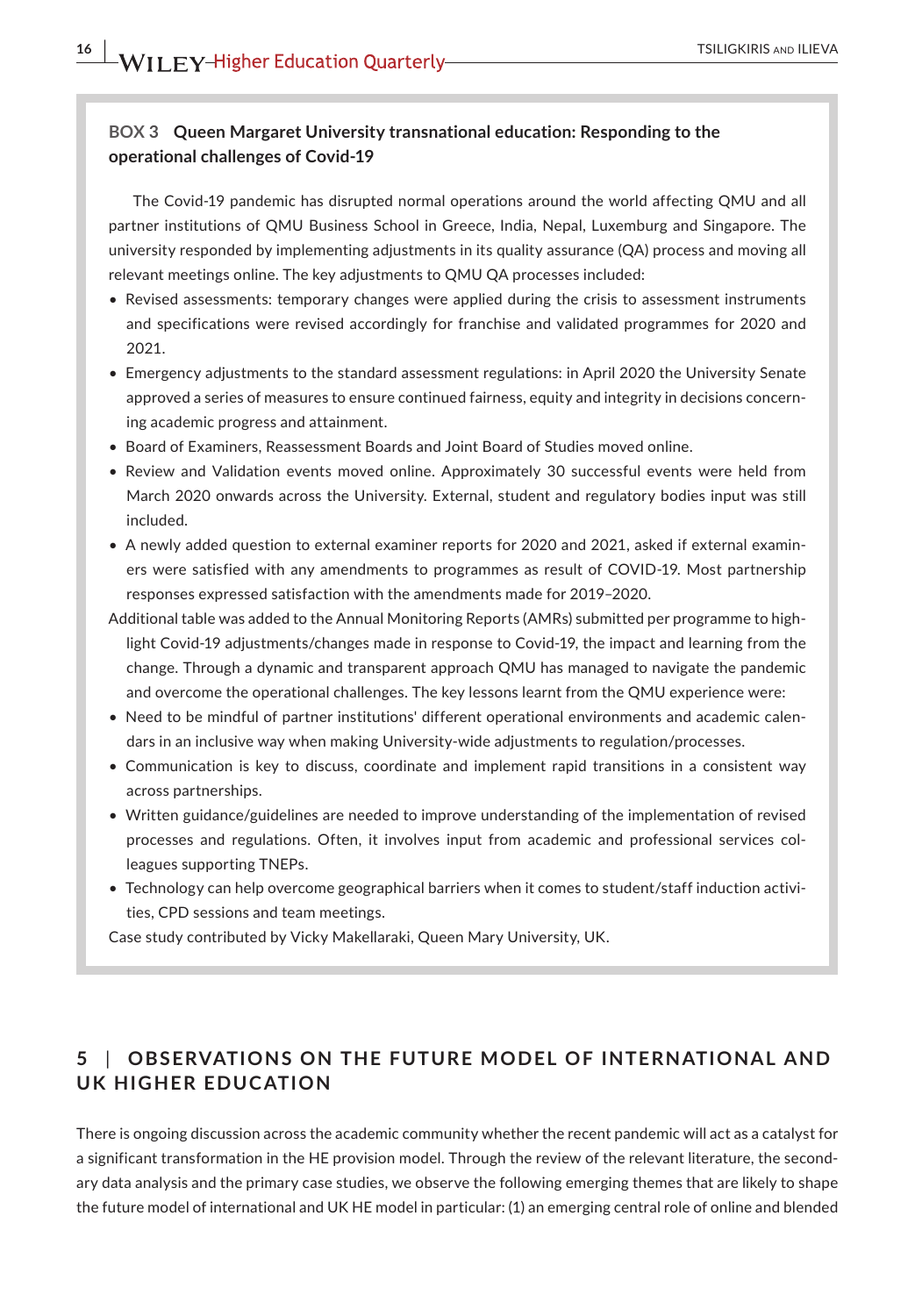learning and (2) the strategic importance of the sustainability agenda in international HE. This section discusses the institutional and system-level considerations and implications of these themes.

### **5.1** | **An emerging central role of online and blended learning**

### 5.1.1 | Pedagogical and resource considerations

Despite the varied success of online learning (OECD, 2020; UNESCO, 2020), blended learning is emerging as the expected dominant mode of provision for HEIs (WEF, 2020). Many UK universities plan to continue with a blended learning model beyond the pandemic (Wylie, 2021). Nevertheless, there are concerns about whether this model will meet student expectations, particularly in terms of 'value for money' (HEPI/Advance HE Webinar, 2021). In addition, the blended learning approach used during the pandemic is primarily an Emergency Remote Teaching approach rather than a holistic blended learning model (Hodges et al., 2020). The latter requires a dedicated pedagogical design where online and face-to-face elements are complementary in producing the desired learning outcomes (Garrison & Vaughan, 2008). Creating a holistic blended learning modality requires substantial resources, which HEIs could misestimate, especially when resourcing assumptions are made on the old provision model (Gaebel, 2020; Tsiligiris, 2020).

# 5.1.2 | The adoption and recognition of online learning

In the pursuit of a safe alternative to face-to-face learning, many governments had to adjust their regulatory framework to streamline education provision online and through distance. This applied even to countries with conservative regulatory frameworks. For example, China (Yang, 2020) and Vietnam (Nguyen & Pham, 2020) have adapted their regulations to accommodate distance and online learning. In addition, other countries, such as India, have embraced digital education as part of their national education strategy (Srivastava, 2021). However, whether these regulatory reforms and strategic initiatives will be sustained when the pandemic is over is unclear. This is likely to impact the range and speed of adoption of online and flexible learning as a core component of the future model of HE provision.

The fiscal climate will likely impact the future shape of the regulatory environment for recognising and using online learning as a core HE modality. That is because, across the world, governments had to fund their health and economic response to the pandemic, which could result in a frugal fiscal environment characterised by scarce resources.<sup>9</sup> This is likely to have the following two implications:

- 1. The lessons learnt from the move to online education delivery, supported by significant investments in online infrastructure, are likely to be capitalised on. Reductions in public funding for tertiary education will pressure tertiary education institutions to make the most of the available resources.
- 2. Countries aspiring to increase their participation rates in tertiary education will likely face significant financial constraints to deliver on their ambitions. This situation creates conditions for distance and online learning to absorb unmet local demand for tertiary education and reduce the pressure on the Government for funded university places.

The above may lead to a growing number of countries likely to recognise distance and online education. Over time this will likely result in greater international recognition of degrees and qualifications, followed by a convergence of HE systems, like the European Higher Education Area. Changes in the regulatory frameworks, which are likely to accommodate types of TNE, such as distance and online, are likely to accelerate regional mobility.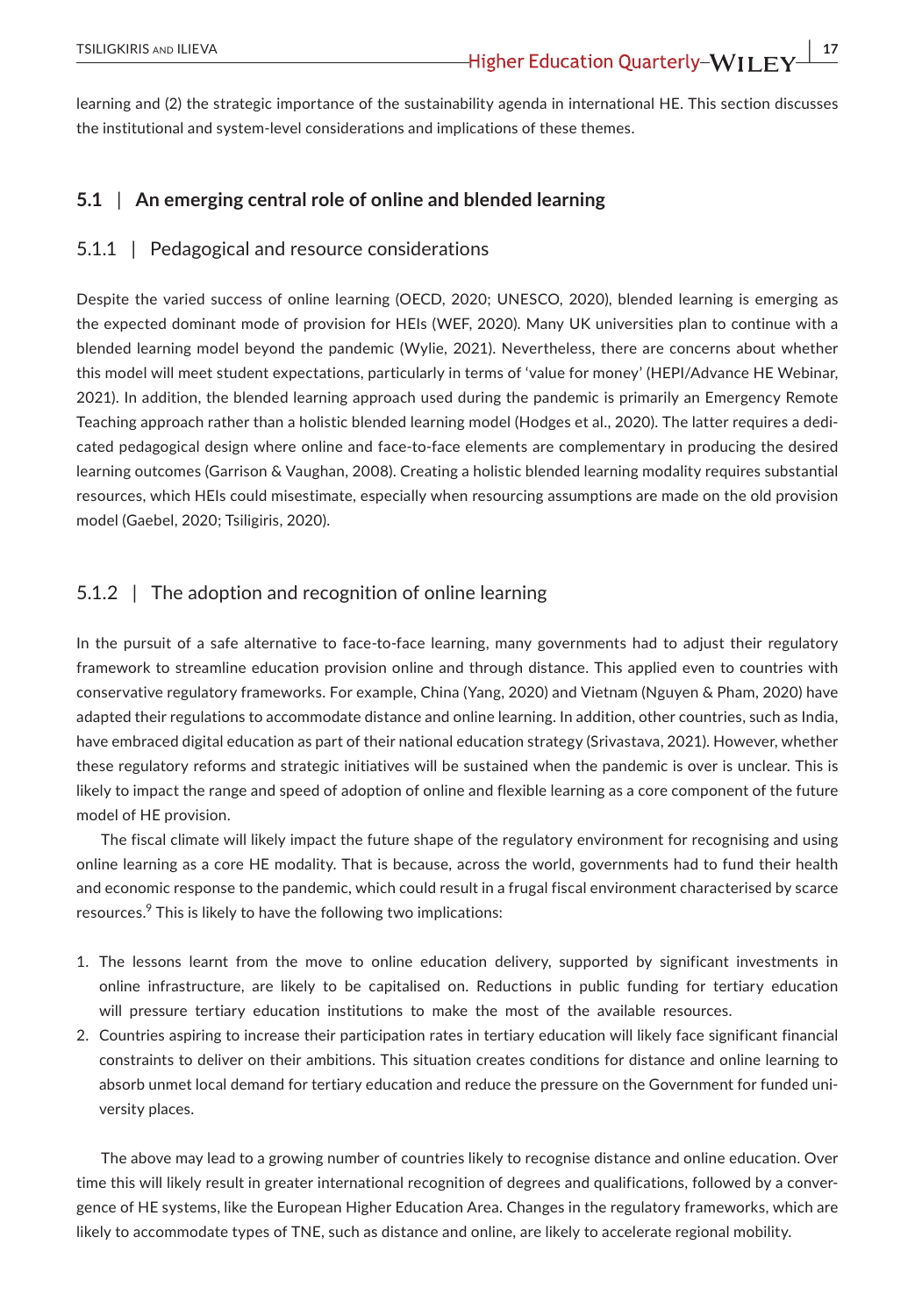This has important implications for UK universities and the UK sector in general. Specifically, since UK universities rely heavily on international student inflows from specific regions (e.g., South East Asia), any disruptions caused by increasing rates of regional mobility will likely impact the flows of international students to the UK. At the same time, the recognition and broader acceptance of online provision, could be used by UK universities to reach global student markets and offset the adverse impact of regional mobility.

### 5.1.3 | The role of online learning in the internationalisation at home

During the pandemic, online learning was used to replace short-term mobility for experiential learning purposes (e.g., residential trips, guest speakers) relative to the home provision. For example, some institutions used the push towards online learning to bring employers into the classroom. The location of their workplace being of no importance meant that companies from international students' home country could join the students in a virtual environment. This has improved student experience by expanding the integration of experiential learning opportunities across courses (Kunjuthamby et al., 2021). Equally, students from various geographical locations could come as a team on an assignment, which means students could work alongside fellow students from partner institutions overseas. This took the form of Collaborative International Online Learning (COIL) that expanded the internationalisation at home by enabling virtual student mobility and collaboration (Van Hove, 2019). Adopting online elements in the future model of HE can generate a superior student experience and promote internationalisation at home (Tsiligiris, 2020).

From the analysis of the data presented earlier in the paper, we observe an expansion of the regional capacity of HE systems and concurrent development of regional mobility. At the same time, the emergence of new models of delivery and the blurring of boundaries between global student mobility and TNE is expected to impact further the flows of ISM. This trend is expected to continue and inevitably it will become more challenging for the UK, and other traditional destination countries, to continue and attract international students. Hence, HEIs in the UK will need to focus on creating a value-adding learning experience at home that will provide a strong proposition for convincing international students. This could be done partly by incorporating elements of online learning as a way to embed experiential learning and strengthen the internationalisation at home.

### **5.2** | **The sustainability agenda in international higher education**

While the pandemic widened existing inequalities in educational attainment, it also highlighted their potential cost and impact on society. Sustainable development and climate change became a preoccupation for many universities' leaders. Lewis (2021) observed a significant shift in the UK's universities' strategies over the past two decades from inward-looking and commercially driven to becoming outward-looking and engagement focused. In addition to sustainability and climate emergency, other themes in the study included diversity, social mobility and social justice, collaboration addressing global challenges, community engagement.

Locally, in major destination countries of international students, like the UK, there are emerging trends and considerations about the need to widen participation (Connell-Smith & Hubble, 2021), decolonising the curriculum (HEPI, 2020) and embed sustainability (Congreve & Cross, 2021). These developments drive the strategic plans, which include the internationalisation agenda. As a result, we observe a prioritisation of global impact as part of the UK universities' strategies. This is also reflected in the 2020 UK International education strategy (DfE & DIT, 2021) and includes consideration of the TNE impact on host countries (Action 19) but also the impact of international students on home students (Action 5).

Themes of internationalisation and decolonising the curriculum are gaining prominence among the universities and colleges, and more recently, sustainability and climate change. In addition to being reflected in the curriculum,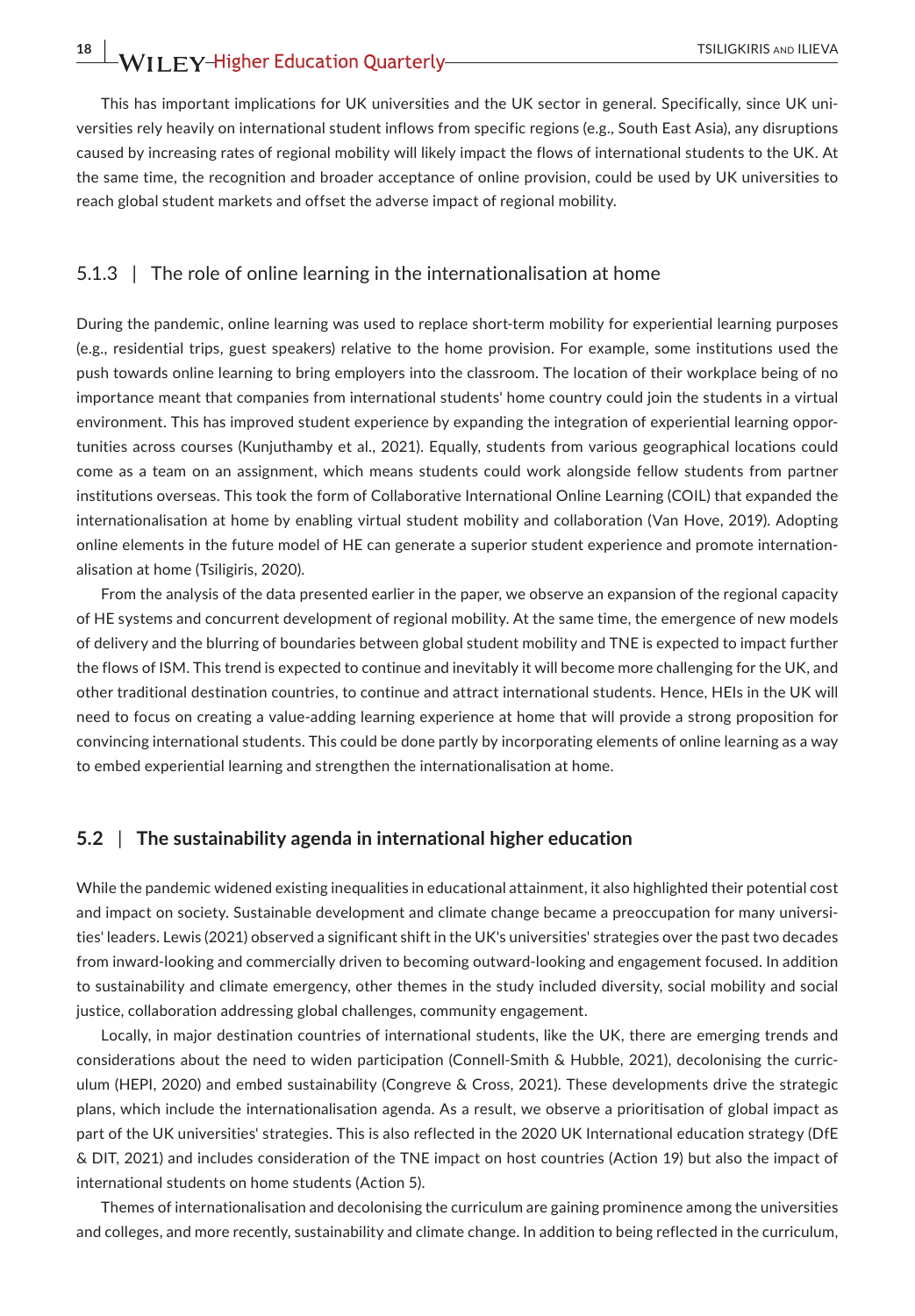a shift in institutional approaches was captured in the joint HEPI/Advance HE Student Academic Experience Survey 2021. One of the highlights in the surveys was most students feel that 'their institution is committed to eliminating racial inequalities, with only 5% disagreeing' (Neves & Hewitt, 2021, p. 7).

Future students also add their voice behind the sustainability and climate change agenda. The Times HE student panel shows that prospective international students are increasingly preoccupied with sustainability and climate change (THE, 2021). Changes in the student decision-making factors will encourage universities to engage further with the sustainability agenda.

Notwithstanding the controversy associated with the impact of the universities' league tables, the latter have also attempted, although in a limited way, to measure universities' engagement with the global sustainability agenda through the framework of the United Nations SDGs. This has encouraged a growing number of institutions to demonstrate their work in sustainability and climate change. For example, 1117 HE institutions took part in the Times Higher Education Impact Rankings in 2021.<sup>10</sup>

TNE offers a cost-effective pathway to an international degree for a fraction of the cost and the carbon footprint. The mobility of academic programmes delivered outside the country of the respective education institution is associated with a significantly lower carbon footprint. Such programmes reach students in their home location and maintain the physical mobility of students and academics at low levels. Additionally, as outlined in the QMU case study in section 3.3, with the move to online quality assurance processes, the overall environmental footprint of TNE provision is minimal.

# **6** | **CONCLUSION, IMPLICATIONS AND FURTHER RESEARCH**

## **6.1** | **Conclusions**

Our study identifies the presence of several macro-trends relative to international HE that have been developing before the recent pandemic and have been outlined in previous research. Covid-19 has accelerated these trends and blurred the boundaries between ISM and TNE. Outbound mobility is expected to accelerate at the global level to specific regions, such as East Asia. Our analysis suggests that traditional destination countries of international students, such as the UK, US and Australia, are facing increasing competition from other countries that emerge as regional education hubs.

The role of TNE is changing and expanding as a pathway to international student recruitment and in-country delivery. Our analysis of the UK in-bound global student mobility and the UK TNE market indicate that the two markets complement each other rather than compete. Additionally, TNE contributes to the host countries' HE capacity and facilitates the regional mobility of international students. This is in line with previous research findings and highlights the growing importance of TNE as a core of the global HE provision. However, our study provides new evidence about the contribution of UK TNE in the inbound mobility of TNE host countries.

Our research identifies a persistent role of TNE in generating local impact in host countries relative to UN SDGs and particularly to access to good quality HE. This, in turn, supports local systems and generates a positive impact across the economy, education and society. In addition, this study adds valuable evidence about how the changes adopted during the pandemic can contribute to a sustainable model of international HE. For example, the case study evidence suggests that the rationalisation of international travel related to TNE administrative activities provides an excellent prospect for generating environmental benefits.

The data suggest that the impact of Covid has created various expectations about the use of online and blended learning as elements of the future HE model. Regulators and governments have adopted a more receptive stance towards online delivery during the pandemic. This has the prospect in transforming online delivery and its derivatives (e.g., blended, hybrid) as drivers of expanding access to HE. However, the pivot towards online education as the preferred component of the post-pandemic HE model, comes with a range of potential challenges and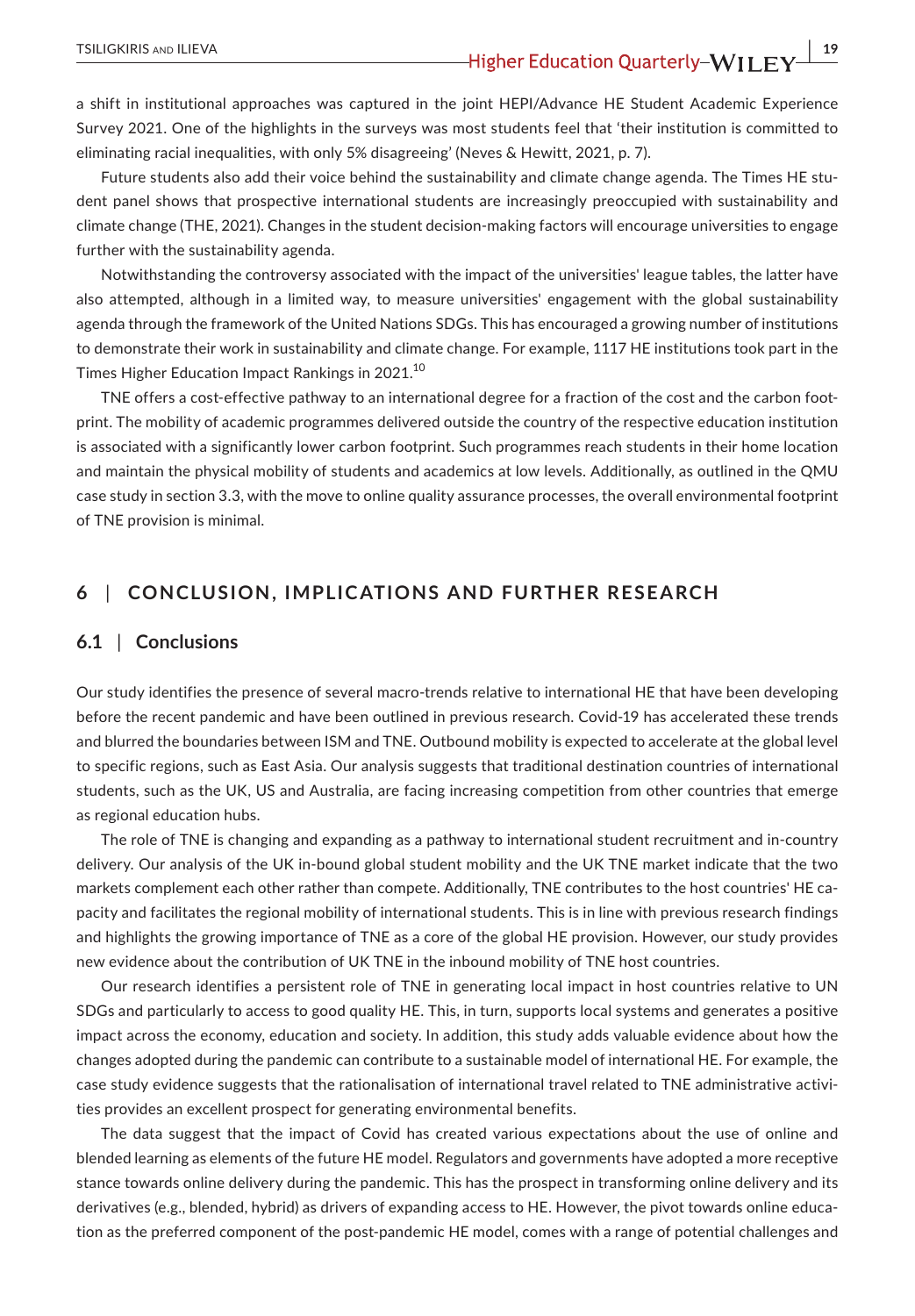limitations related to pedagogical considerations, impacting the perceived 'value for money' of HE and resource implications for HEIs.

### **6.2** | **Implications**

From the findings of our study, we can conclude that the future HE model fits the characteristics of the 'Global Delivery Model' (Ilieva & Tsiligiris, 2021; Tsiligiris, 2020). This model is characterised by the convergence of international HE and TNE into one universal delivery model where the learner's location becomes irrelevant. This has an embedded flexibility to allow for an ad hoc selection and a mixture of the delivery modes (e.g., face-to-face, blended, hybrid, online). In addition, this model integrates internationalisation and facilitates impact and sustainability goals.

Our analysis indicates the growing importance of internationalisation at home, widening participation, decolonising the curriculum and embedding sustainability. These themes are becoming the central driving force of internationalisation activities, particularly for UK HEIs. In the current HE model, internationalisation is often considered an external component to academic delivery that is evident in specific courses and students. In a Global Delivery Model, internationalisation is by design a core component of the learning experience. Most importantly, this is not limited to certain students (e.g., study abroad, exchange) but is evident across all courses and accessible by all students. The use of COIL and other online elements of international engagement can facilitate this.

One of the critical lessons learnt from the pandemic is the value of face-to-face interaction, especially in an international context. At the same time, there is now a clear understanding of the massive environmental implications of international travel for education. In a Global Delivery Model, international travel and any psychical mobility need to be justified in relation to the unique learning benefits for students versus the environmental footprint.

# **6.3** | **Limitations**

In this study, we strive to use various sources and forms of data to capture all elements and angles of the topics considered. Part of these data comes from national and international bodies that help capture the key trends in student mobility and TNE. However, these data are often incomplete for certain countries. In addition, the global data are not available for the latest academic year. Therefore, we must rely on data that go back two academic years or older in some instances. Considering the dynamic environment of international HE and the accelerated changes that occurred once the pandemic started, these data constraints impact our observations and findings.

Predicting the future of HE is a challenging process, particularly during an ongoing pandemic. Like all other studies that aim to explore the impact of the recent pandemic, our discussion and conclusions are relative and limited to our reflections on the data.

### **6.4** | **Further research**

As the world is exiting from the pandemic and HEIs find their new normal, there is scope for future research to identify the impact on the post-Covid priorities of HEIs. It will be particularly valuable to explore the qualitative nature of senior management perceptions about the sustainable models of HE. In addition, considering that most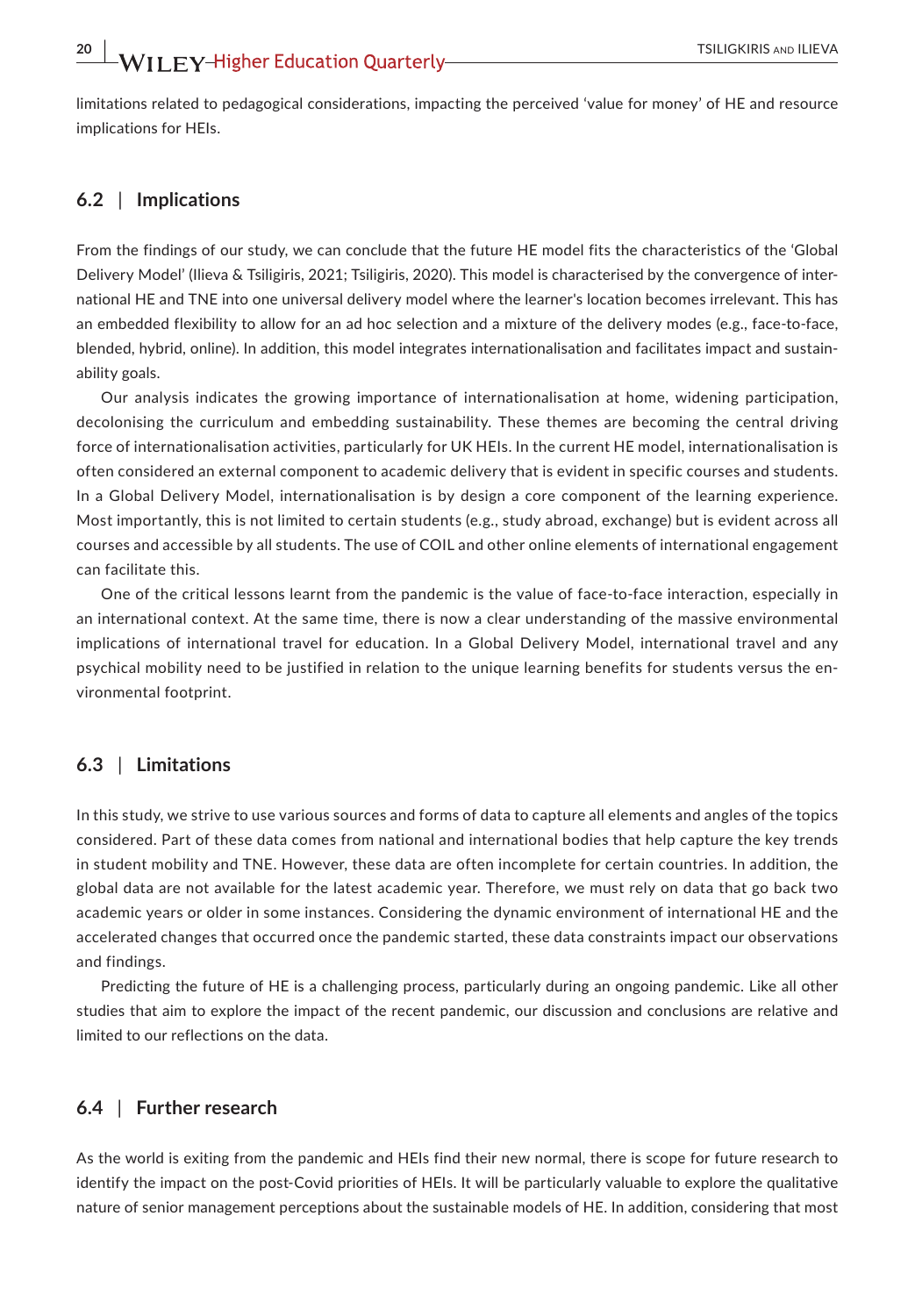of the current work has focused on exploring the pandemic impact on existing students, there is value in exploring new students' expectations due to start their studies once the pandemic is over.

### **DATA AVAILABILITY STATEMENT**

The data that support the findings of this study are openly available in UIS, OECD and HESA at [http://data.uis.](http://data.uis.unesco.org/) [unesco.org/](http://data.uis.unesco.org/); <https://stats.oecd.org/> and [https://www.hesa.ac.uk/data-and-analysis/students.](https://www.hesa.ac.uk/data-and-analysis/students)

### **ORCID**

*Vangelis Tsiligkiri[s](https://orcid.org/0000-0002-5478-3464)* <https://orcid.org/0000-0002-5478-3464> *Janet Ilieva* <https://orcid.org/0000-0003-4637-0210>

### **ENDNOTES**

- $1$  Data and detailed data analysis are available upon (reasonable) request.
- $2$  There is limited TNE data and at present there is a small number of countries which collect such data. This significantly limits the ability to perform international comparisons.
- $3$  The UK has been consistently second to the United States except for 2019, when it slipped to 3rd position behind Australia (OECD 2021). HESA data shows strong enrolment growth in 2020/2021. Our estimates show the growth is sufficient to which place the UK back in second place.
- $4$  CARG = (Most recent year/Beginning year)<sup>1/number of years</sup> 1.
- <sup>5</sup> For details on the British Council CHED Jointly Developed Niche Programmes through TNE see [https://www.briti](https://www.britishcouncil.ph/tne/about/the-project) [shcouncil.ph/tne/about/the-project](https://www.britishcouncil.ph/tne/about/the-project)
- $6$  That is, 441,558 students in the total of 662,424 UK TNE students reported in the HESA offshore record.
- $7$  ODA is defined by the Organisation for Economic Cooperation and Development's Development Assistance Committee as 'government aid that promotes and specifically targets the economic development and welfare of developing countries. The [committee] adopted ODA as the "gold standard" of foreign aid in 1969 and it remains the main source of financing for development aid'. The list of ODA countries used in this study can be found at [http://](http://www.oecd.org/dac/financing-sustainable-development/development-finance-standards/DAC-List-of-ODA-Recipients-for-reporting-2018-and-2019-flows.pdf) [www.oecd.org/dac/financing-sustainable-development/development-finance-standards/DAC-List-of-ODA-Recip](http://www.oecd.org/dac/financing-sustainable-development/development-finance-standards/DAC-List-of-ODA-Recipients-for-reporting-2018-and-2019-flows.pdf) [ients-for-reporting-2018-and-2019-flows.pdf](http://www.oecd.org/dac/financing-sustainable-development/development-finance-standards/DAC-List-of-ODA-Recipients-for-reporting-2018-and-2019-flows.pdf).
- $8$  The United Nations' 2030 Agenda for Sustainable Development contains 17 goals including a new global education goal (SDG 4). SDG 4 is to *'***ensure inclusive and equitable quality education and promote lifelong learning opportunities for all'**.
- $9$  It is unclear whether the investments made in online education were a temporary measure, and teaching will return to normal when it is safe for students to return on campus.
- <sup>10</sup> Times Higher Education Impact Ranking: [https://www.timeshighereducation.com/rankings/impact/2021/overall#!/](https://www.timeshighereducation.com/rankings/impact/2021/overall#!/page/0/length/25/sort_by/rank/sort_order/asc/cols/undefined) [page/0/length/25/sort\\_by/rank/sort\\_order/asc/cols/undefined](https://www.timeshighereducation.com/rankings/impact/2021/overall#!/page/0/length/25/sort_by/rank/sort_order/asc/cols/undefined)

### **REFERENCES**

- Australian Government. (2020, October). *Offshore delivery of Australian higher education courses in 2019*. Department for Education, Skills and Employment Research Snapshot. [https://internationaleducation.gov.au/research/research](https://internationaleducation.gov.au/research/research-snapshots/Documents/RS HE Offshore.pdf)[snapshots/Documents/RS%20HE%20Offshore.pdf](https://internationaleducation.gov.au/research/research-snapshots/Documents/RS HE Offshore.pdf)
- Beecher, B., Streitwieser, B., & Zhou, J. (2020). Charting a new path toward economic prosperity: Comparing policies for higher education hubs in Hong Kong and South Korea. *Industry and Higher Education*, *34*(2), 80–90. [https://doi.](https://doi.org/10.1177/0950422219880477) [org/10.1177/0950422219880477](https://doi.org/10.1177/0950422219880477)
- C-BERT. (2021). *International Campuses*.<http://cbert.org/resources-data/intl-campus/>
- Cheng, M. (2021). Shifting trends in international student mobility: Embracing diversity and responding to change. *Trends & Insights*, 1–6.
- Choudaha, R. (2021). Role of graduate management education in preparing future leaders: Perspectives of enrolled students. *GMAC Advisor*. [https://blog.gmac.com/gmac-advisor/role-of-graduate-management-education-in-preparing](https://blog.gmac.com/gmac-advisor/role-of-graduate-management-education-in-preparing-future-leaders-perspectives-of-enrolled-students)[future-leaders-perspectives-of-enrolled-students](https://blog.gmac.com/gmac-advisor/role-of-graduate-management-education-in-preparing-future-leaders-perspectives-of-enrolled-students)
- Congreve, A., & Cross, I. (2021, January 21). Responding to climate change in teaching. *Wonkhe*. [http://wonkhe.com/](http://wonkhe.com/blogs/responding-to-climate-change-in-teaching/) [blogs/responding-to-climate-change-in-teaching/](http://wonkhe.com/blogs/responding-to-climate-change-in-teaching/)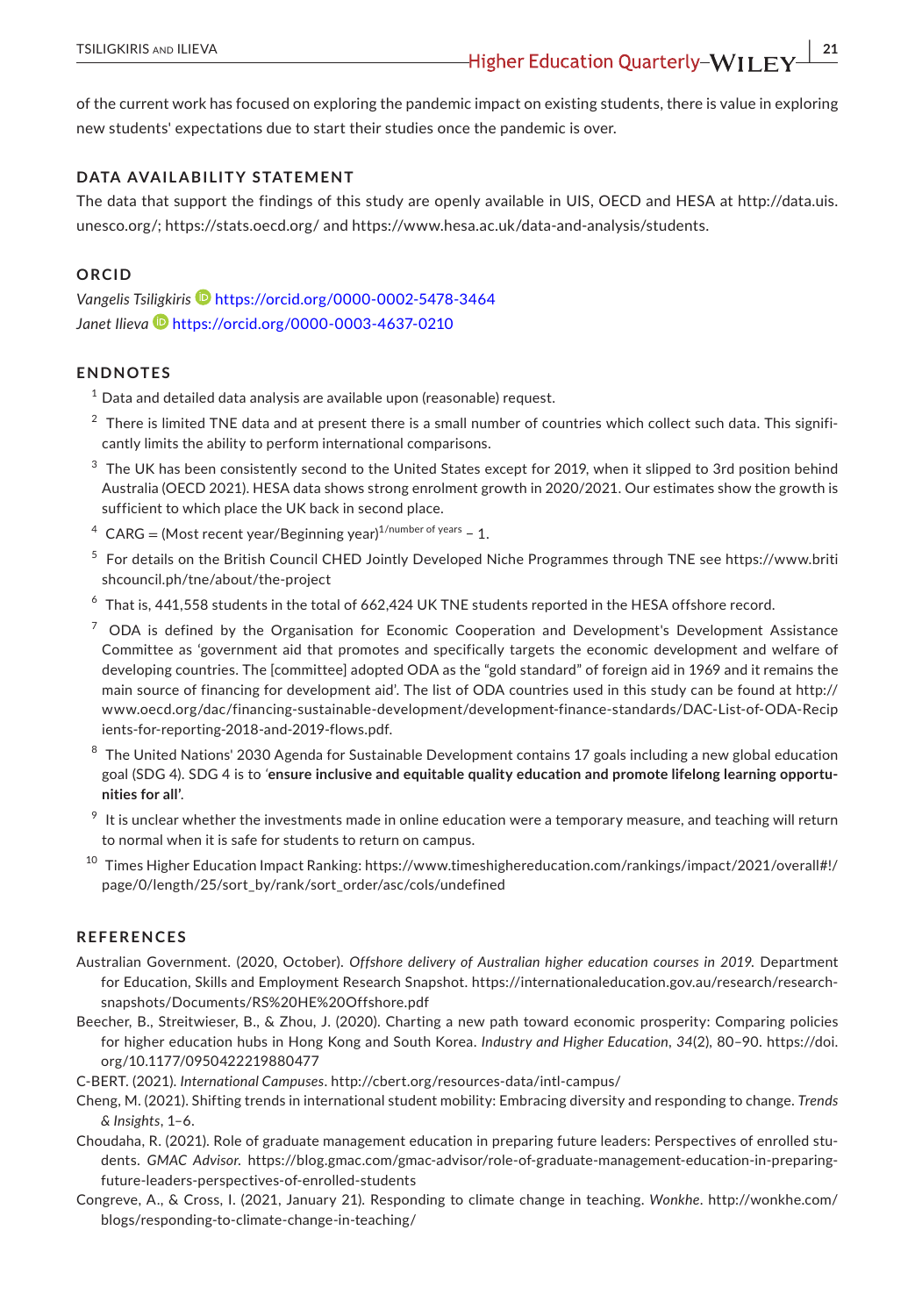- Connell-Smith, A., & Hubble, S. (2021). *Widening participation strategy in higher education in England*. [https://commonslib](https://commonslibrary.parliament.uk/research-briefings/cbp-8204/) [rary.parliament.uk/research-briefings/cbp-8204/](https://commonslibrary.parliament.uk/research-briefings/cbp-8204/)
- British Council, & Universities UK. (2020). *Transnational routes to on-shore UK higher education* (pp. 1–39). [https://www.unive](https://www.universitiesuk.ac.uk/policy-and-analysis/reports/Pages/Transnational-routes-to-on-shore-UK-higher-education.aspx) [rsitiesuk.ac.uk/policy-and-analysis/reports/Pages/Transnational-routes-to-on-shore-UK-higher-education.aspx](https://www.universitiesuk.ac.uk/policy-and-analysis/reports/Pages/Transnational-routes-to-on-shore-UK-higher-education.aspx)
- de Wit, H., & Altbach, P. G. (2021). Internationalization in higher education: Global trends and recommendations for its future. *Policy Reviews in Higher Education*, *5*(1), 28–46. <https://doi.org/10.1080/23322969.2020.1820898>
- DfE, & DIT. (2021). *International Education Strategy: 2021 update: Supporting recovery, driving growth*. GOV.UK. [https://](https://www.gov.uk/government/publications/international-education-strategy-2021-update/international-education-strategy-2021-update-supporting-recovery-driving-growth) [www.gov.uk/government/publications/international-education-strategy-2021-update/international-education](https://www.gov.uk/government/publications/international-education-strategy-2021-update/international-education-strategy-2021-update-supporting-recovery-driving-growth)[strategy-2021-update-supporting-recovery-driving-growth](https://www.gov.uk/government/publications/international-education-strategy-2021-update/international-education-strategy-2021-update-supporting-recovery-driving-growth)
- Gaebel, M. (2020, May 28). *Expert voices*. Expert Voices—European University Association. [https://eua.eu/resources/exper](https://eua.eu/resources/expert-voices/178:covid-19-and-digitally-enhanced-learning-and-teaching-new-opportunities-in-challenging-times.html) [t-voices/178:covid-19-and-digitally-enhanced-learning-and-teaching-new-opportunities-in-challenging-times.html](https://eua.eu/resources/expert-voices/178:covid-19-and-digitally-enhanced-learning-and-teaching-new-opportunities-in-challenging-times.html)
- Garrison, D. R., & Vaughan, N. D. (2008). *Blended learning in higher education: Framework, principles, and guidelines*. John Wiley & Sons.
- Green, B., Glautier, D., Haddleton, F., King, M., MacKinlay, A., McLaughlin, M., Ramos, E., & Shaw, C. (2020). *Effective practice in UK transnational education during the COVID-19 pandemic*. [Report]. Quality Assurance Agency for Higher Education.<https://strathprints.strath.ac.uk/75119/>
- Gümüş, S., Gök, E., & Esen, M. (2020). A review of research on international student mobility: Science mapping the existing knowledge base. *Journal of Studies in International Education*, *24*(5), 495–517. [https://doi.org/10.1177/10283](https://doi.org/10.1177/1028315319893651) [15319893651](https://doi.org/10.1177/1028315319893651)
- HEPI. (2020, July 22). *New report calls for the decolonisation of universities in order address a 'silent crisis.'* HEPI. [https://](https://www.hepi.ac.uk/2020/07/23/new-report-calls-for-decolonisation-of-universities-in-order-address-the-silent-crisis-in-universities/) [www.hepi.ac.uk/2020/07/23/new-report-calls-for-decolonisation-of-universities-in-order-address-the-silent-crisi](https://www.hepi.ac.uk/2020/07/23/new-report-calls-for-decolonisation-of-universities-in-order-address-the-silent-crisis-in-universities/) [s-in-universities/](https://www.hepi.ac.uk/2020/07/23/new-report-calls-for-decolonisation-of-universities-in-order-address-the-silent-crisis-in-universities/)
- *HEPI/Advance HE webinar: What is the future of higher education?, 9 February 2022*. (2022, January 21). [https://www.](https://www.hepi.ac.uk/2022/01/21/hepi-advance-he-webinar-what-is-the-future-of-higher-education-9-february-2022/) [hepi.ac.uk/2022/01/21/hepi-advance-he-webinar-what-is-the-future-of-higher-education-9-february-2022/](https://www.hepi.ac.uk/2022/01/21/hepi-advance-he-webinar-what-is-the-future-of-higher-education-9-february-2022/)
- Hodges, C., Moore, S., Lockee, B., Trust, T., & Bond, A. (2020, March 27). The difference between emergency remote teaching and online learning. *EDUCAUSE*. [https://er.educause.edu/articles/2020/3/the-difference-between-emerg](https://er.educause.edu/articles/2020/3/the-difference-between-emergency-remote-teaching-and-online-learning) [ency-remote-teaching-and-online-learning](https://er.educause.edu/articles/2020/3/the-difference-between-emergency-remote-teaching-and-online-learning)
- Hou, C., & Du, D. (2022). The changing patterns of international student mobility: A network perspective. *Journal of Ethnic and Migration Studies*, *48*(1), 248–272. <https://doi.org/10.1080/1369183X.2020.1797476>
- Huang, F. (2022). Two-way internationalisation plan faces several roadblocks. *University World News*. [https://www.unive](https://www.universityworldnews.com/post.php?story=20220209123732497) [rsityworldnews.com/post.php?story](https://www.universityworldnews.com/post.php?story=20220209123732497)=20220209123732497
- ICEF. (2019). Intra-regional mobility in Asia. *ICEF Insights*, Fall 2019, 1–84. [https://www-cdn.icef.com/wp-content/uploa](https://www-cdn.icef.com/wp-content/uploads/2018/04/ICEF-Insights-2019_web.pdf) [ds/2018/04/ICEF-Insights-2019\\_web.pdf](https://www-cdn.icef.com/wp-content/uploads/2018/04/ICEF-Insights-2019_web.pdf)
- Ilieva, J. (2015). Transnational pathways to English higher education. *International Higher Education*, *81*, 14–15. [https://doi.](https://doi.org/10.6017/ihe.2015.81.8733) [org/10.6017/ihe.2015.81.8733](https://doi.org/10.6017/ihe.2015.81.8733)
- Ilieva, J., Roe, G., & Killingley, P. (2017). *Higher education engagement between the Republic of Ireland and China: Evidence and strategy to 2020*. Enterprise Ireland.
- Ilieva, J., & Tsiligiris, V. (2021). Globally engaged and locally relevant: Revisiting higher education. *International Higher Education*, *106*, 13–14.<https://doi.org/10.36197/IHE.2021.106.00>
- Ilieva, J., Tsiligiris, V., Killingley, P., & Brandenburg, U. (2021). *Local impact of transnational education: A pilot study in selected European Union countries* (pp. 1–19). British Council. [https://www.britishcouncil.org/sites/default/files/bc\\_tne\\_](https://www.britishcouncil.org/sites/default/files/bc_tne_report_final_120421.pdf) [report\\_final\\_120421.pdf](https://www.britishcouncil.org/sites/default/files/bc_tne_report_final_120421.pdf)
- Kirloskar, P., & Inamdar, N. (2021). Shifting international student mobility directions and factors influencing students' higher education destination choices. *Journal of Higher Education Policy and Leadership Studies*, *2*(3), 160–178. [https://](https://doi.org/10.52547/johepal.2.3.160) [doi.org/10.52547/johepal.2.3.160](https://doi.org/10.52547/johepal.2.3.160)
- Knight, J. (2018). International education hubs. In P. Meusburger, M. Heffernan, & L. Suarsana (Eds.), *Geographies of the university* (pp. 637–655). Springer International Publishing. [https://doi.org/10.1007/978-3-319-75593-9\\_21](https://doi.org/10.1007/978-3-319-75593-9_21)
- Knight, J., & McNamara, J. (2015). The impact of transnational education in receiving countries. *International Higher Education*, *82*, 3–5.
- Knight, J., & McNamara, J. (2016). *Transnational education: A classification framework and data collection guidelines*. British Council and DAAD. [https://www.britishcouncil.org/sites/default/files/tne\\_classification\\_framework-final.pdf](https://www.britishcouncil.org/sites/default/files/tne_classification_framework-final.pdf)
- Kunjuthamby, S., Bennett, M., & Zhou, X. (2021). *Collaborative online international learning (COIL) in UK higher education: Reloaded*. [https://www.bera.ac.uk/blog/collaborative-online-international-learning-coil-in-uk-higher-educa](https://www.bera.ac.uk/blog/collaborative-online-international-learning-coil-in-uk-higher-education-reloaded) [tion-reloaded](https://www.bera.ac.uk/blog/collaborative-online-international-learning-coil-in-uk-higher-education-reloaded)
- Levatino, A. (2017). Transnational higher education and international student mobility: Determinants and linkage. *Higher Education*, *73*(5), 637–653.<https://doi.org/10.1007/s10734-016-9985-z>
- Lewis, V. (2021). *UK Universities' Global Engagement Strategies: Time for a rethink?* (pp. 1–66). Vicky Lewis Consulting. <https://www.vickylewisconsulting.co.uk/global-strategies-report.php>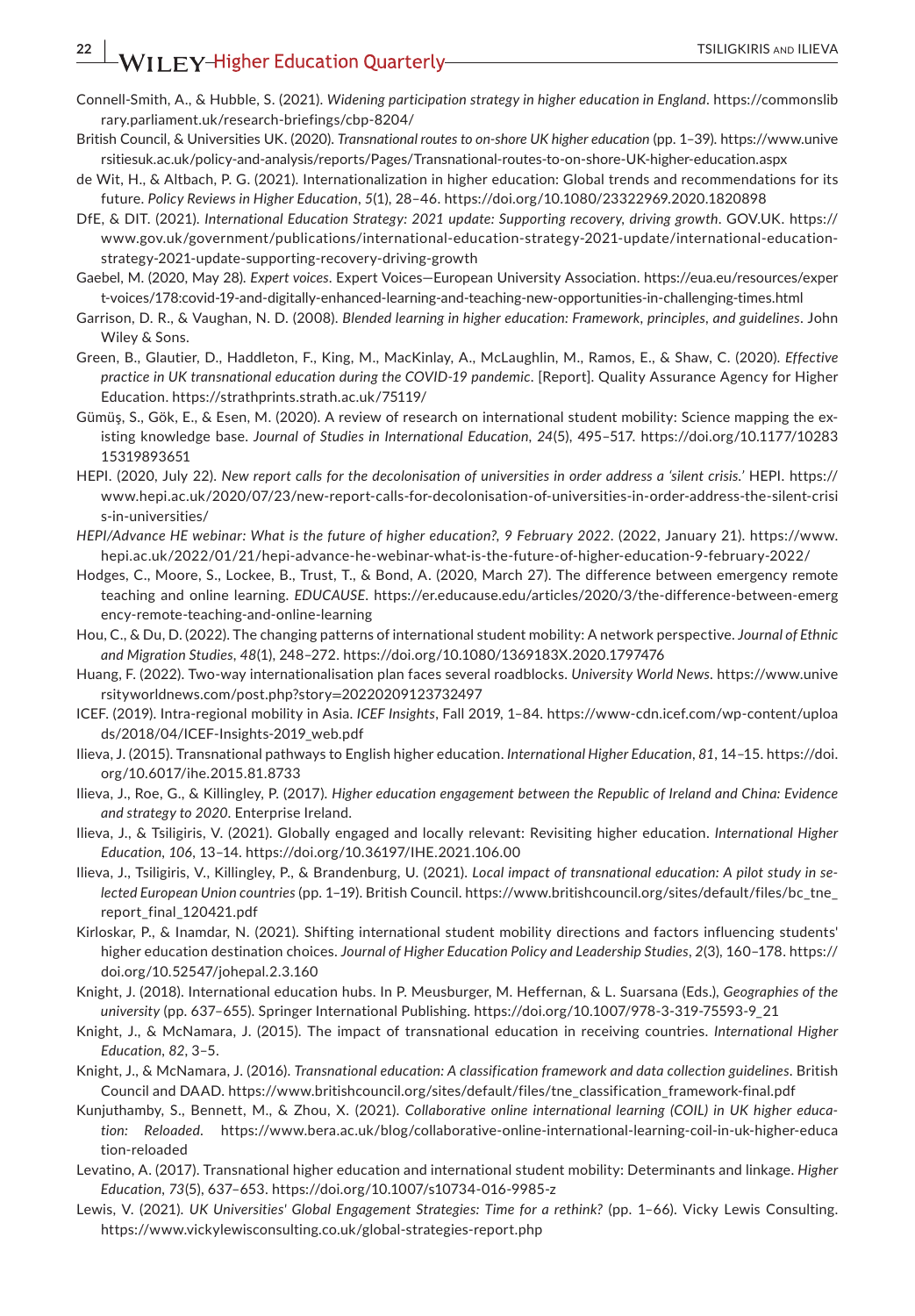Li, X., & Haupt, J. (2021, February 13). Could 'distance TNE' become a growth area after COVID-19? *University World News*. [https://www.universityworldnews.com/post.php?story](https://www.universityworldnews.com/post.php?story=20210210074621731)=20210210074621731

McBurnie, G., & Ziguras, C. (2001). The regulation of transnational higher education in Southeast Asia: Case studies of Hong Kong, Malaysia and Australia. *Higher Education*, *42*(1), 85–105.<https://doi.org/10.1023/A:1017572119543>

McBurnie, G., & Ziguras, C. (2006). *Transnational education: Issues and trends in offshore higher education*. Routledge.

Nandy, M., Lodh, S., & Tang, A. (2021). Lessons from Covid-19 and a resilience model for higher education. *Industry and Higher Education*, *35*(1), 3–9.<https://doi.org/10.1177/0950422220962696>

- Neves, J., & Hewitt, R. (2021). *Student academic experience survey 2021* (pp. 1–64). HEPI/Advance HE. [https://www.hepi.](https://www.hepi.ac.uk/wp-content/uploads/2021/06/SAES_2021_FINAL.pdf) [ac.uk/wp-content/uploads/2021/06/SAES\\_2021\\_FINAL.pdf](https://www.hepi.ac.uk/wp-content/uploads/2021/06/SAES_2021_FINAL.pdf)
- Nguyen, H., & Pham, T. (2020, May 16). Is COVID-19 an opportunity to strengthen online teaching? *University World News*. [https://www.universityworldnews.com/post.php?story](https://www.universityworldnews.com/post.php?story=20200512154252178)=20200512154252178
- Nørgård, R. T., & Hilli, C. (2022). Hyper-hybrid learning spaces in higher education. In E. Gil, Y. Mor, Y. Dimitriadis, & C. Köppe (Eds.), *Hybrid learning spaces* (pp. 25–41). Springer International Publishing. [https://doi.org/10.1007/978-](https://doi.org/10.1007/978-3-030-88520-5_3) [3-030-88520-5\\_3](https://doi.org/10.1007/978-3-030-88520-5_3)
- OECD. (2020). *What is the profile of internationally mobile students?*<https://doi.org/10.1787/974729f4-en>
- OECD. (2021). *Education at a Glance 2021: OECD indicators*. OECD.<https://doi.org/10.1787/b35a14e5-en>
- Papageorgiou, F., Makellaraki, V., & Tsiligiris, V. (2020). *Transnational education as enabler of access to quality higher education and its link to UN SDG4: The case of Greece*. Palgrave Macmillan. [https://eresearch.qmu.ac.uk/handle/20.500.12289/](https://eresearch.qmu.ac.uk/handle/20.500.12289/10689) [10689](https://eresearch.qmu.ac.uk/handle/20.500.12289/10689)

Peters, M. A. (2020). *The crisis of international education*. Taylor & Francis.

- QS. (2021). *How the coronavirus pandemic reshaped international higher education*. QS Quacquarelli Symonds. [https://](https://www.qs.com/portfolio-items/how-the-coronavirus-pandemic-reshaped-international-higher-education/) [www.qs.com/portfolio-items/how-the-coronavirus-pandemic-reshaped-international-higher-education/](https://www.qs.com/portfolio-items/how-the-coronavirus-pandemic-reshaped-international-higher-education/)
- Radwan, A. (2022). The post-pandemic future of higher education. *Dean and Provost*, *23*(6), 1–5. [https://doi.org/10.1002/](https://doi.org/10.1002/dap.30987) [dap.30987](https://doi.org/10.1002/dap.30987)
- Ramos, E., & Ryan, G. (2021). How can TNE help the UK's international education sector in the post-Covid-19 period? *Universities UK*. [https://www.universitiesuk.ac.uk/universities-uk-international/insights-and-publications/uuki-blog/](https://www.universitiesuk.ac.uk/universities-uk-international/insights-and-publications/uuki-blog/how-can-tne-help-uks-international) [how-can-tne-help-uks-international](https://www.universitiesuk.ac.uk/universities-uk-international/insights-and-publications/uuki-blog/how-can-tne-help-uks-international)
- Rorty, R. (1982). *Consequences of pragmatism: Essays, 1972-1980*. University of Minnesota Press.
- Sachs, J. D., Schmidt-Traub, G., Mazzucato, M., Messner, D., Nakicenovic, N., & Rockström, J. (2019). Six transformations to achieve the sustainable development goals. *Nature Sustainability*, *2*(9), 805–814. [https://doi.org/10.1038/s4189](https://doi.org/10.1038/s41893-019-0352-9) [3-019-0352-9](https://doi.org/10.1038/s41893-019-0352-9)
- Santos, C. A., & Pinheiro, M. M. (2022). The future is now: Coping with the digital paradigm in higher education. In Barbosa, B., Filipe, S., & Santos, C. A. (2022). *Handbook of research on smart management for digital transformation* (pp. 504–526). IGI Global.
- Shields, R. (2016). Reconsidering regionalisation in global higher education: Student mobility spaces of the European Higher Education Area. *Compare: A Journal of Comparative and International Education*, *46*(1), 5–23. [https://doi.](https://doi.org/10.1080/03057925.2014.884348) [org/10.1080/03057925.2014.884348](https://doi.org/10.1080/03057925.2014.884348)
- Shkoler, O., Rabenu, E., Hackett, P. M. W., & Capobianco, P. M. (2020). *International student mobility and access to higher education*. Springer Nature.
- Srivastava, S. (2021, May 13). The future of online education in India (Updated 2021). *IIM SKILLS*. [https://iimskills.com/](https://iimskills.com/the-future-of-online-education-in-india/) [the-future-of-online-education-in-india/](https://iimskills.com/the-future-of-online-education-in-india/)
- Stacey, V. (2020, December 21). Blended modes of learning helping facilitate mobility. *The PIE NEWS*. [https://thepienews.](https://thepienews.com/news/not-online-vs-f2f-blended-modes-helping-facilitate-mobility/) [com/news/not-online-vs-f2f-blended-modes-helping-facilitate-mobility/](https://thepienews.com/news/not-online-vs-f2f-blended-modes-helping-facilitate-mobility/)
- Stacey, V. (2021, January 11). NCUK/Uni of Auckland reveal China study centre. *The PIE NEWS*. [https://thepienews.com/](https://thepienews.com/news/ncuk-uni-of-auckland-reveal-china-study-centre/) [news/ncuk-uni-of-auckland-reveal-china-study-centre/](https://thepienews.com/news/ncuk-uni-of-auckland-reveal-china-study-centre/)
- Study Portals and British Council. (2021). The changing landscape of English-taught programmes (pp. 1–36).
- Thang, L., & Kim, H. (2016). Regional mobility from East Asia to Southeast Asia: The case of education and retirement migration. In S. Wajjwalku, K. C. Ho, & O. Yoshida (Eds.), *Advancing the regional commons in the New East Asia* (pp. 77–99). Routledge.
- THE. (2021). Students, sustainability, and study choices: Exclusive analysis of findings from a survey of 2,000 prospective students. *Times Higher Education*. [https://www.timeshighereducation.com/sites/default/files/breaking\\_news\\_files/](https://www.timeshighereducation.com/sites/default/files/breaking_news_files/innovation_and_impact_summit_presentation_slides_v01.01.pdf) [innovation\\_and\\_impact\\_summit\\_presentation\\_slides\\_v01.01.pdf](https://www.timeshighereducation.com/sites/default/files/breaking_news_files/innovation_and_impact_summit_presentation_slides_v01.01.pdf)
- The PIENews. (2021). *The post-pandemic mainstreaming of TNE*. [https://thepienews.com/the-view-from/the-post-pande](https://thepienews.com/the-view-from/the-post-pandemic-mainstreaming-of-transnational-education/) [mic-mainstreaming-of-transnational-education/](https://thepienews.com/the-view-from/the-post-pandemic-mainstreaming-of-transnational-education/)
- Tsiligiris, V. (2014). *Transnational Education vs International Student Mobility: Substitutes or Distinct Markets?* (pp. 1–53). The Observatory on Borderless Higher Education [http://www.obhe.ac.uk/documents/view\\_details?id](http://www.obhe.ac.uk/documents/view_details?id=952)=952
- Tsiligiris, V. (2019). *Research on Greece-UK higher education institutional collaboration in the field of transnational education* (pp. 1–91). British Council.